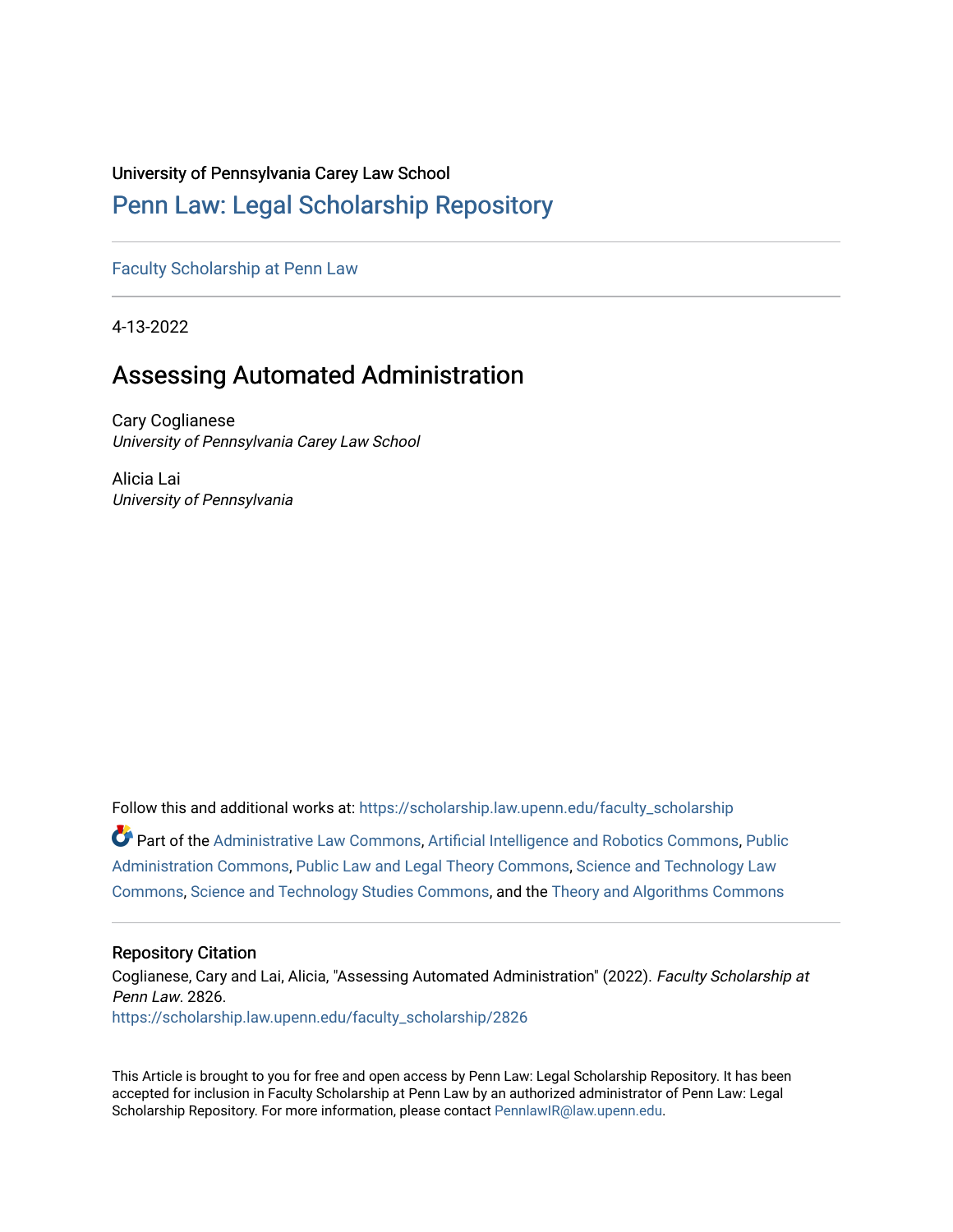### **Assessing Automated Administration**

Cary Coglianese and Alicia Lai

## **ABSTRACT**

*To fulfill their responsibilities, governments rely on administrators and employees who, simply because they are human, are prone to individual and group decision-making errors. These errors have at times produced both major tragedies and minor inefficiencies. One potential strategy for overcoming cognitive limitations and group fallibilitiesisto invest in artificial intelligence (AI) tools that allow for the automation of governmental tasks, thereby reducing reliance on human decisionmaking. Yet as much as AI tools show promise for improving public administration, automation itself can fail or can generate controversy. Public administrators face the question of when exactly they should use automation. This paper considers the justifications for governmental reliance on AI along with the legal concerns raised by such reliance. Comparing AI-driven automation with a status quo that relies on human decision-making, the paper provides public administrators with guidance for making decisions about AI use. After explaining why prevailing legal doctrines present no intrinsic obstacle to governmental use of AI, the paper presents considerations for administrators to use in choosing when and how to automate existing processes. It recommends that administrators ask whether their contemplated uses meet the preconditions for the deployment of AI tools and whether these tools are in fact likely to outperform the status quo. In moving forward, administrators should also consider the possibility that a contemplated AI use will generate public or legal controversy, and then plan accordingly. The promise and legality of automated administration ultimately depends on making responsible decisions about when and how to deploy this technology.*

KEYWORDS: autonomous systems, automation, artificial intelligence, AI, information technology, e-government, digital government, machine learning, constitutional & administrative law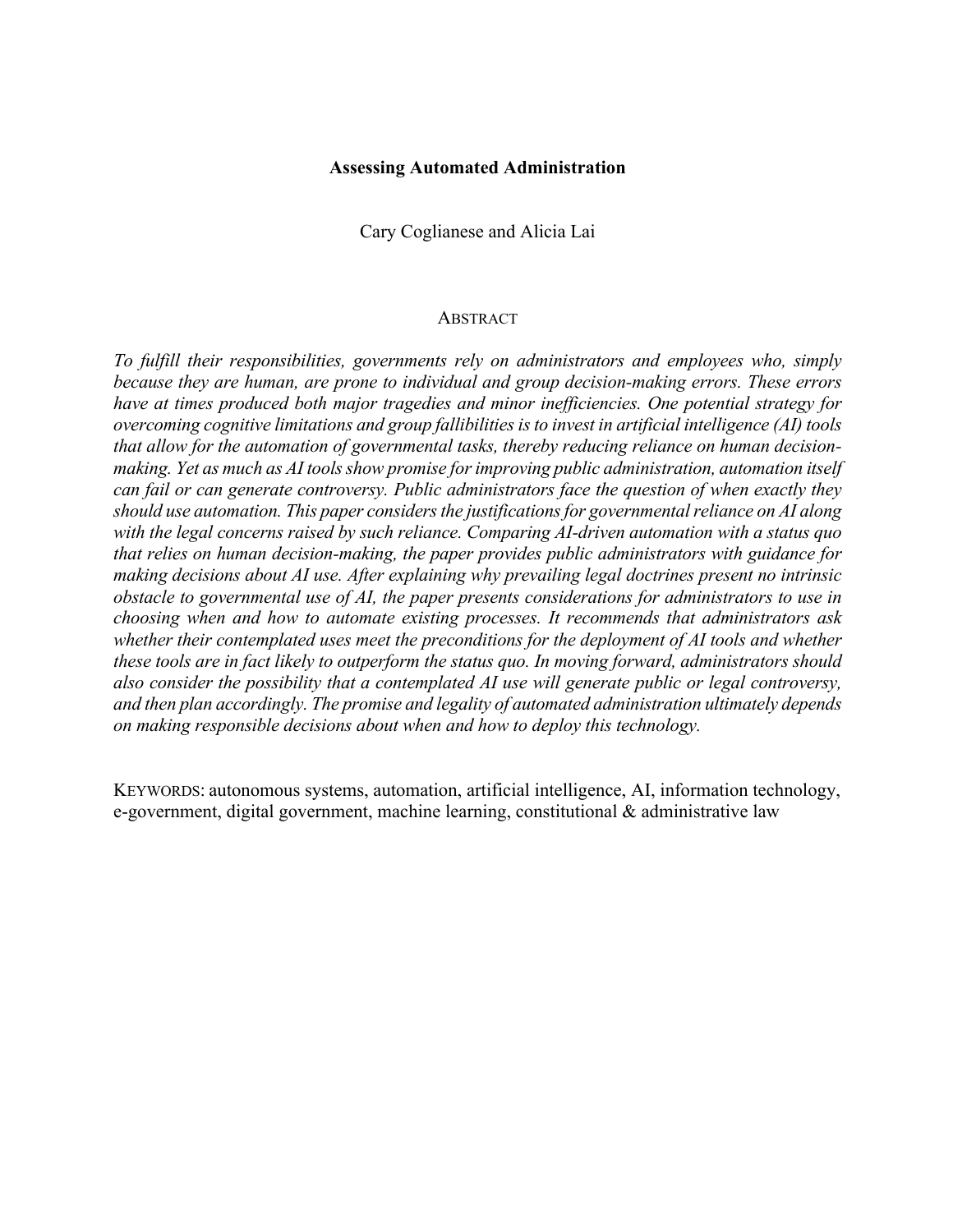## **Assessing Automated Administration**

Cary Coglianese† and Alicia Lai††

Public administration is susceptible to a series of well-documented sources of error and bias that stem from human cognition as well as from group decision-making. At times, these limitations of human judgment have unfortunately led to major tragedies and troublesome inefficiencies. To overcome the limitations of human decision-making, while concurrently responding to pressing governance needs in the face of limited resources, public administrators are beginning to explore new possibilities offered by artificial intelligence (AI) (Coglianese & Ben Dor, 2021; Engstrom et al., 2020). \*

AI tools promise to increase the accuracy, consistency, and speed of governmental decisions and task performance. But they also present their own set of legal, management, and political issues. When, if at all, should government agencies use automated AI tools to substitute for existing human-based processes?

This paper assesses this question, offering a framework for deciding whether and when administrative agencies should use AI tools that replace or significantly augment human decision-making. These tools are themselves not perfect, but the relevant question confronting public administrators is whether they do better than human decision-making at specific tasks. Assessing the promise of automated administration will ultimately depend on making concrete, relative assessments of whether specific AI tools can improve the status quo. Nevertheless, it is possible to offer some general considerations to account for when making specific assessments.

We begin by presenting a general case for using automated AI tools in the public sector. We next discuss the core legal issues that are likely implicated by governmental reliance on AI tools. These tools can and do raise a range of legal issues, but we conclude that there currently exist no intrinsic legal barriers to the use of AI under the prevailing administrative law doctrines in the United States. As long as public administrators approach the development and deployment of these tools with due care and responsibility, the use of AI can comfortably fit within prevailing law. We conclude by offering guidance for the ultimate challenge for public administrators: deciding when these tools should replace human decision-making in the performance of specific tasks, and then determining how to design and implement these tools in a responsible manner.

<sup>†</sup> Edward B. Shils Professor of Law and Professor of Political Science, University of Pennsylvania; Director, Penn Program on Regulation.

<sup>††</sup> Judicial Law Clerk, United States Court of Appeals for the Federal Circuit.

The opinions set forth in this paper are solely those of the authors and do not represent the views of any other person or institution. This paper is forthcoming in Justin Bullock et al., eds., *Oxford Handbook on AI Governance*.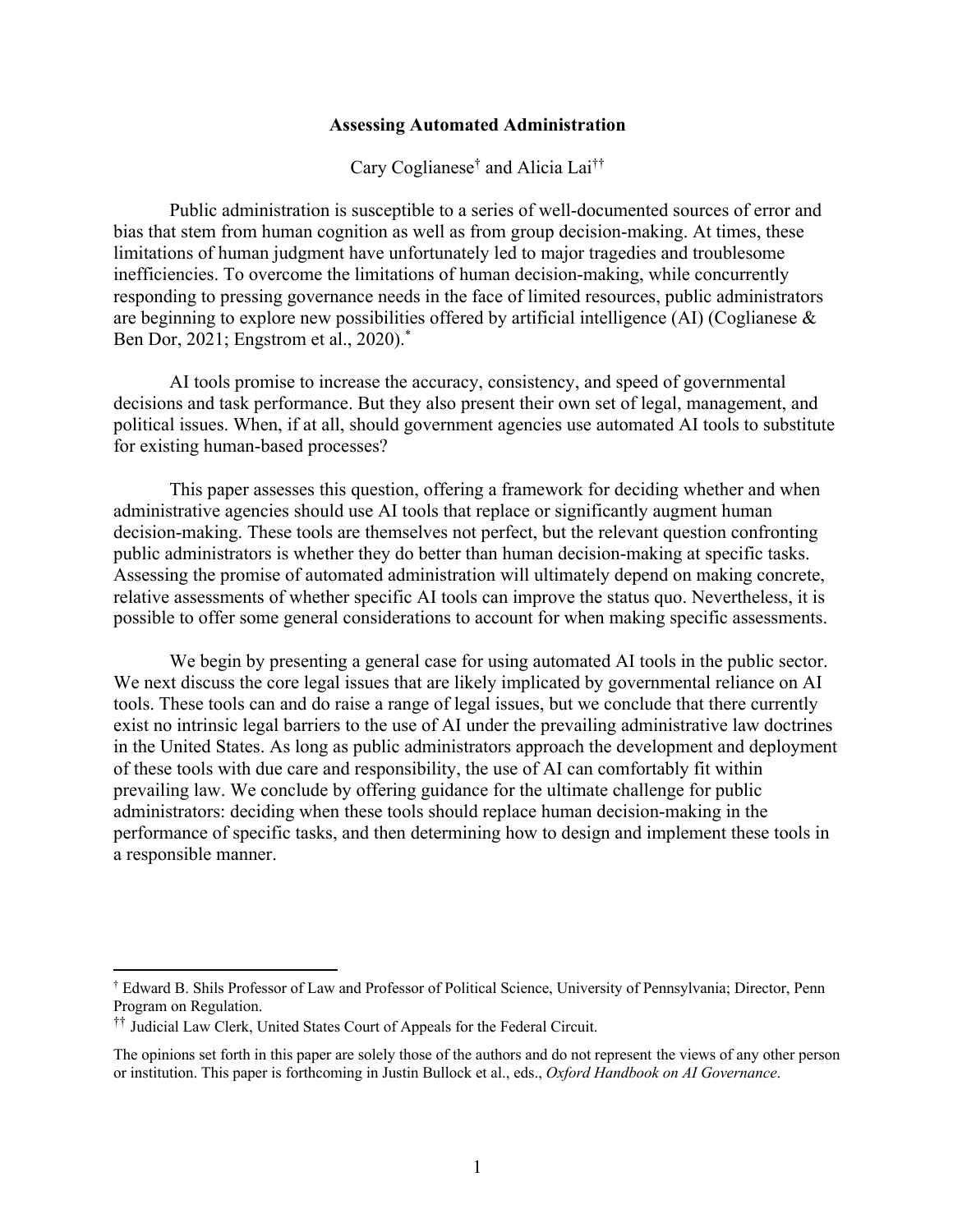### I. THE CASE FOR AUTOMATING ADMINISTRATION

Governmental tasks today depend largely on human decision-making. As a result, many of government's failings—from major tragedies to minor inefficiencies—can be traced to limitations on human decision-making. Even when humans act with good intentions, their decisions can be prone to a wide array of well-documented cognitive biases, physical limitations, external pressures, and basic missteps. Additional dysfunctionalities come into play when groups of humans make collective decisions, as they often do in government.

Consider, for example, a few cases of major governmental breakdowns that stemmed in substantial part from limitations in individual and collective decision-making:

- When forced to confront a pandemic in early 2020, the U.S. federal government found itself ill-prepared and fumbling in its response due to a variety of cognitive, bureaucratic, and political factors. For years prior, governmental leaders tended to discount the risks of and under-prepare for a major pandemic in the United States (Fisher, 2020; Lewis, 2021; Slavitt, 2021). Even after the outbreak emerged, government officials and many Americans found themselves prone to downplaying risks and resisting social distancing, masking, and vaccinations (Halpern, Truog & Miller, 2020).
- The 1986 Space Shuttle Challenger exploded on liftoff, resulting in the deaths of all seven crew members, due to a series of individual and ground decision-making deficiencies in deciding whether to launch in cold weather (Report of the Presidential Commission, 1986; Vaughan, 2016). Group pressures among NASA managers and Thiokol representatives play a pivotal role in the decision, as did the fatigue that had set in for the key decision-makers (Forrest, 2005).
- With the Bay of Pigs mission in 1961, human and organizational factors led to over a hundred deaths in the failed attempt by the United States to overthrow the Castro government in Cuba (Wyden, 1979). Decision-makers had succumbed to a sunk-cost fallacy and President Kennedy and his advisors had asked few questions about risks and back-up options and failed to invite alternative perspectives (Neustadt & May, 1986).

In raising these debacles across the decades, we do not necessarily to claim that AI would have prevented them but instead to show the shortcomings of human decision-making that can play a significant role in affecting public administration.

Unfortunately, these examples are not nearly as exceptional as they are prominent (Light, 2014; Schuck, 2014). To these examples, we can add a list of delays, biases, errors, and inconsistencies that afflict other, more routine decisions made by individual actors within government. A legion of frailties and foibles show that human decision-making is far from perfect. At an individual level, the range of shortcomings can be grouped into at least six categories:

1) *Memory, fatigue, and aging*. Human working memory is limited in its capacity (Cowan, 2001). Fatigued individuals are less alert, slower to react, experience lapses in memory,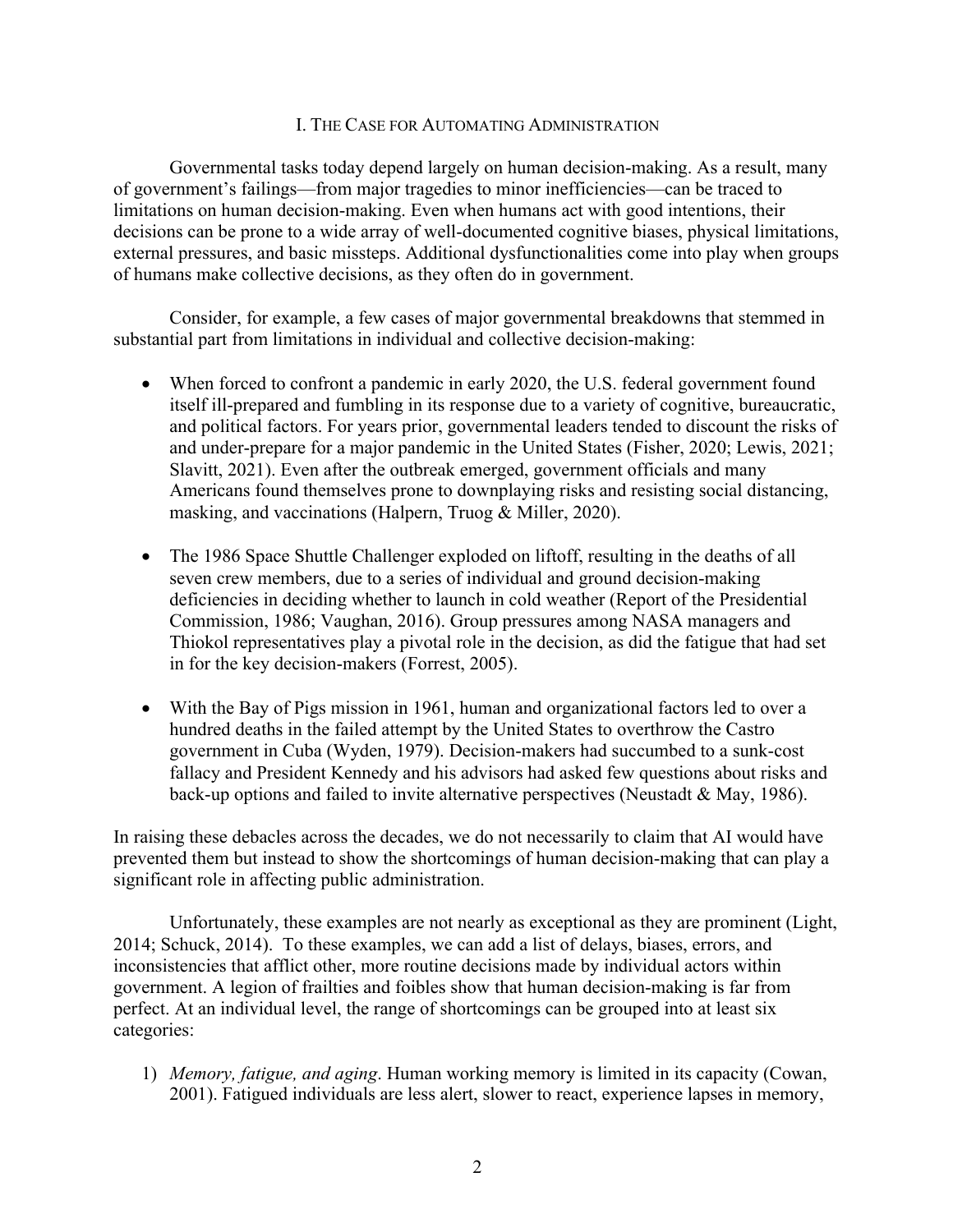and generally have difficulty processing information (Alhola, 2007). Over time, aging causes the human brain to shrink in size and its memory to decline (Peters, 2006).

- 2) *System neglect*. People can overemphasize signals relative to the underlying system which generates the signals, such as in financial sectors (Kremer et al., 2011).
- 3) *Loss aversion.* People tend to dislike losses far more than they like corresponding gains of the same magnitude (Freund & Özden, 2008).
- 4) *Hindsight and availability bias*. People increase their estimates of probabilities of past events when retroactively considering an event (Fischhoff, 1975). Recall is subject to availability bias, giving prominence to hazards that are more cognitively available through recent and memorable instances of harm (Tversky & Kahneman, 1974).
- 5) *Confirmation bias*. People tend to search for and favor information that confirms their existing beliefs, and they tend to ignore or discount information that is inconsistent with or challenges those beliefs (Lord et al., 1979).
- 6) *Racial and gender biases*. People are subject to implicit biases in making judgments whenever race, gender, and other similar characteristics are involved (Pascalis, 2005; Eberhardt, 2019).

These various limitations of individual judgment ultimately affect governmental decisionmaking in many instances on a regular basis. For example, judges' criminal sentencing decisions have been shown to vary systematically based on the race of the defendant (Rehavi & Starr, 2014). Human processing of social security disability benefits produces results that differ markedly from one administrative official to another (TRAC, 2011). Elected politicians tend to process information selectively when evaluating the performance of public and private schools, emphasizing the information that tends to confirm their prior beliefs (Baekgaard et al., 2019).

Although it may often be thought that group decisions bring added wisdom, once people "put their heads together," it is far from clear that group decision-making always fares better than individual decision-making. Research generally shows that "[i]f some bias, error, or tendency predisposes individuals to process information in a particular way, then groups exaggerate this tendency" (Hinsz, Tindale & Vollrath, 1997). Moreover, collective decision-making brings its own distinctive pathologies and limitations. One of these pathologies, known as groupthink, follows from a psychological drive for consensus that suppresses dissent and the appraisal of alternatives (Janis, 1972). Another related pathology, social loafing, stems from reductions in motivation and accountability (Kogan & Wallach, 1967) and manifests as members of groups become more likely to slack off (Latane et al., 1979). This corresponds with the well-known problem of collective action, in which individuals have an incentive to free-ride on the production of any collective good (Olson, 1965). In addition, even if all members of a group are active and well-motivated, their collective decisions may lead to incoherent outcomes due to the cycling of preferences among the group's different members (Arrow, 1950). It was not without reason that Otto von Bismark quipped that the making of laws reminded him of the making of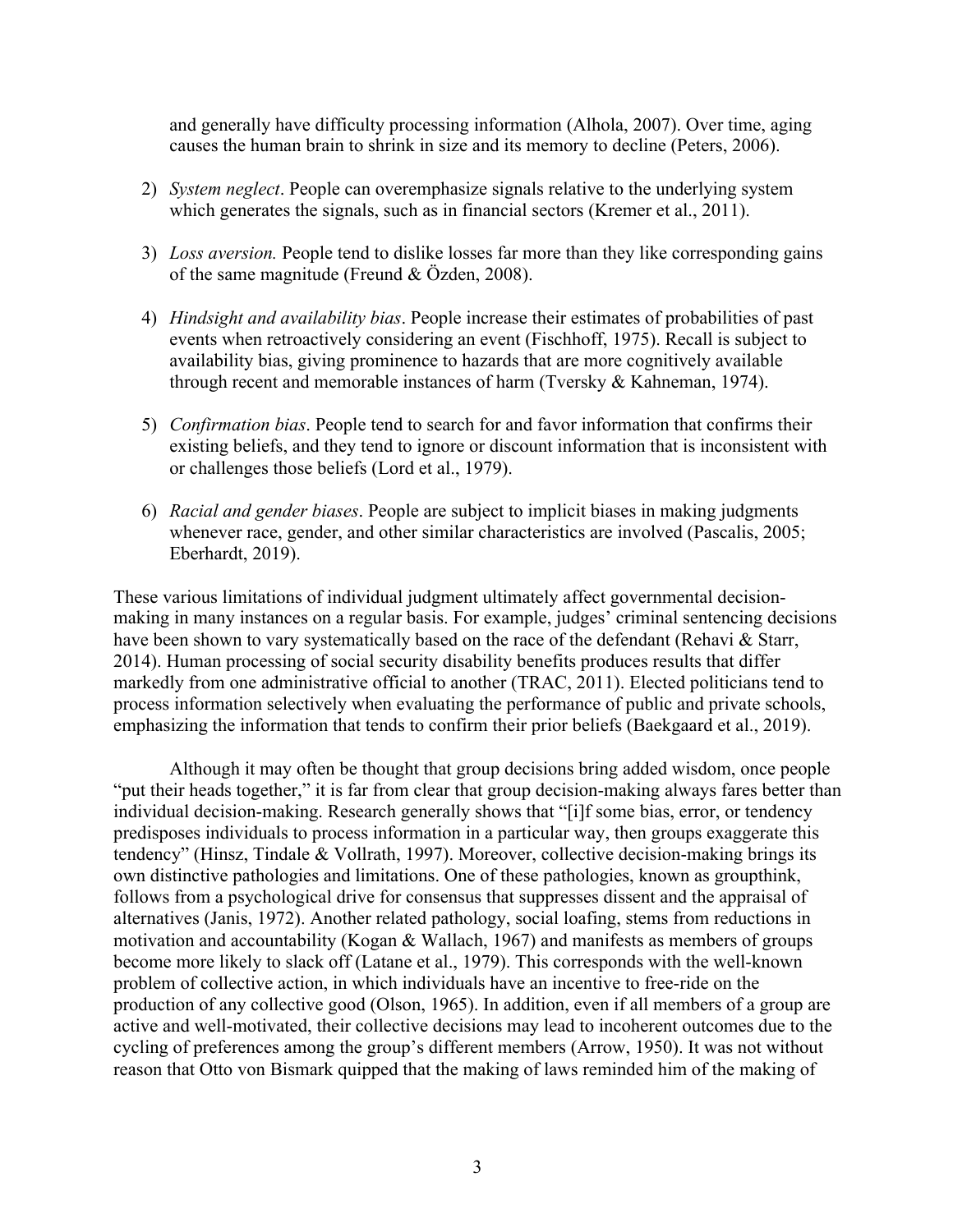sausages. Some research indicates that half of all decisions made within organizations end up in failure (Nutt, 1999).

The many limitations of human decision-making—both individual and collective almost singlehandedly make the case for governmental use of AI tools. Although automated alternatives to human judgment cannot eliminate every human error, AI tools can be designed to "perform functions that are normally associated with human intelligence such as reasoning, learning, and self-improvement" (NIST, 2021). They offer the prospect for improving the accuracy and consistency of a variety of governmental tasks, as well as reducing delays and improving administrative efficiencies (Lai, 2021; Sunstein et al., 2021).

Studies have shown that algorithms can more accurately recall memorized content than humans can (Panigrahi, 2018). They can also do better than humans in terms of predictive accuracy (Agrawal, Goldfarb & Gans, 2018). Research indicates that, if applied to bail decisions, machine learning algorithms could be expected to reduce crime rates substantially even with no change in the rate of jailing—or, alternatively, they could reduce jailing rates up to 42 percent with no change in crime rates (Kleinberg et al., 2018). If used by environmental regulators to select industrial facilities to inspect for compliance with water pollution regulations, machine learning algorithms could help increase the identification of violators by as much as 600 percent (Hino, Benami & Brooks, 2018).

Automated systems may also promote greater uniformity of decision-making, especially for tasks that currently necessitate repeated judgments involving multiple individuals, such as decisions concerning taxation, immigration status, or benefits eligibility. The alternative to automation—namely, the training and overseeing of human decision-makers—can be costly or ineffective (or both). But a uniform algorithmic system that applies nationwide may feasibly achieve more consistent results across individual cases (Shrestha, 2019). Furthermore, when errors arise or biases are discovered, automated systems that rely on a common algorithm may be easier to modify and fix than to re-train a large number of human decision-makers.

In an important sense, the case for AI is already being made by its widespread adoption and use in the private sector (McKinsey Global Institute, 2018). Digital algorithms are being shown to outperform experts in performing certain medical diagnoses, making mortgage lending decisions, and placing bets on sporting events (Tschandl, 2019; Gates, 2010; Pretorius & Parry, 2016).

Public administrators are also realizing that AI holds promise. Federal, state, and local agencies have begun using automated tools for a variety of administrative tasks (Engstrom et al., 2020; Bray, 2014). The Bureau of Labor Statistics (BLS), for example, currently uses an AI system to categorize reports of workplace injuries submitted by over 200,000 businesses (Chenok & Yusti, 2018; BLS, 2019). The Food and Drug Administration uses AI for real-time tracking and reporting of microbial sources in foodborne outbreaks (FDA, 2011). The Federal Communications Commission has used an AI tool to sort and analyze the 22 million public comments it received in connection with its net neutrality rulemaking (Bray, 2014).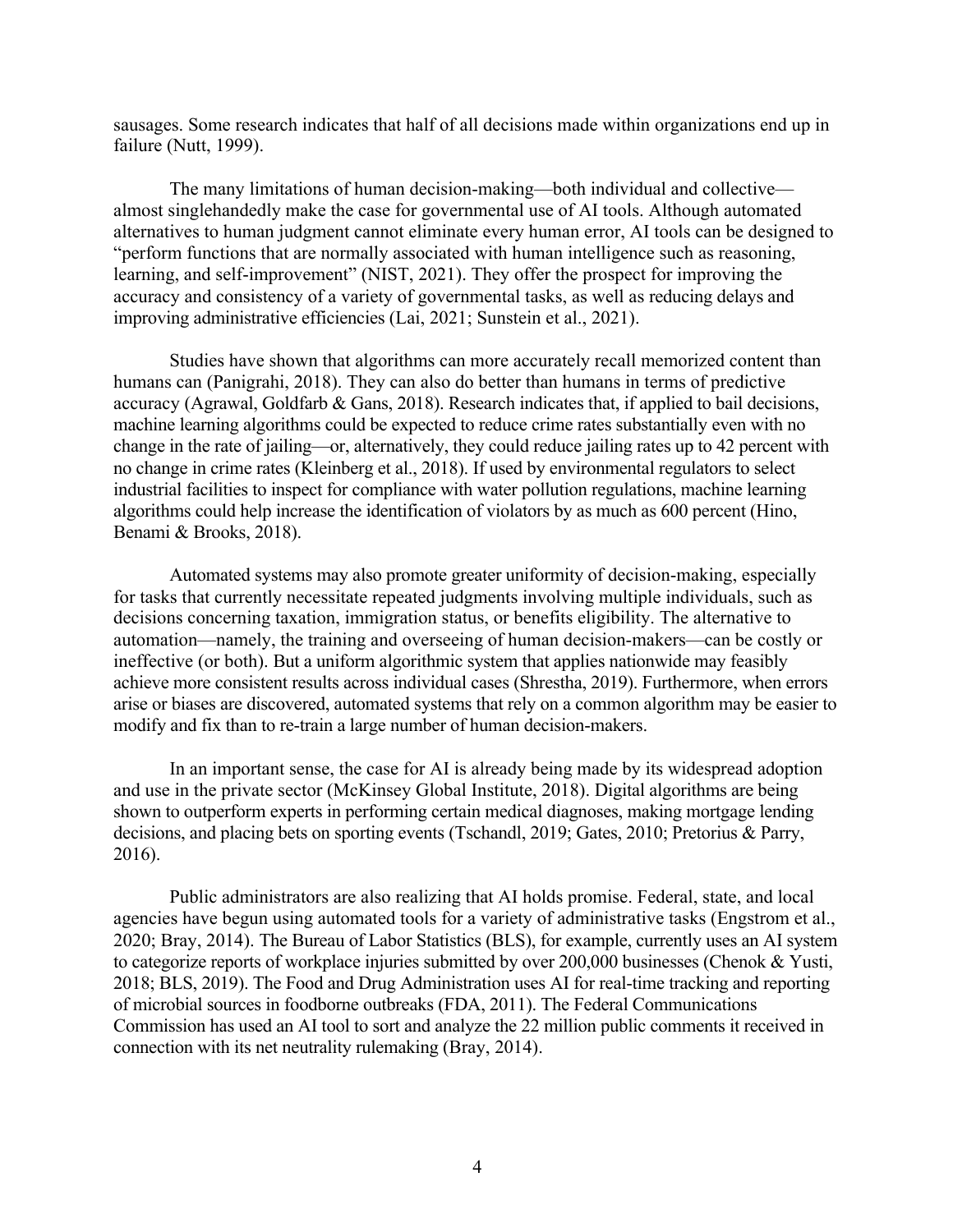Although the case for AI-driven automation appears quite strong, AI tools are themselves far from perfect. They cannot be expected to address all deficiencies or errors in the public sector, nor will they be devoid of new sources of error of their own, especially if their forecasts are based on learning from data which already contains human biases. Moreover, when it comes to the application of AI in the public sector, a key question arises about their legality. It is one thing, after all, for AI tools to automate the selection and display of video choices on Netflix, but another to take the place of human judges and public administrators making decisions that affect people's lives. Prior to deciding whether to use algorithms to automate governmental decisionmaking, public administrators would do well to consider whether that use might pose any constitutional or administrative law roadblocks.

## II. THE LEGALITY OF THE AUTOMATED STATE

The initial set of questions thus arises over whether government has the legal authority to substitute machines for humans. AI tools have prompted a series of legal concerns that largely stem from their black-box nature. Many of these legal concerns also arise, of course, with governmental decisions based on human judgment. Yet today these concerns are targeted toward algorithms, with particular worry expressed about the potential for machine learning to discriminate, obscure, and rob human officials of autonomy and discretion. In deciding whether to automate tasks using AI, then, public administrators will likely confront five major sets of legal issues about accountability, procedural due process, transparency, privacy, and equality. We conclude that none of these legal issues should act as any insuperable barrier to the responsible deployment of AI in the public sector, even at times in ways that substitutes automated decision-making for human judgment.

*Accountability*. The first question is whether a government agency replacing humanbased processes with AI-driven automated systems would deprive individuals of a right to an accountable decision-maker (Busuioc, 2020). This concern is lessened when humans remain "in the loop" in AI systems—that is, where the systems only point humans to possible options and then the decision as to whether to take those options remains in human hands. A state supreme court, for example, has sustained the use of an algorithm rating tool by a criminal judge in the sentencing process because the scores generated by the algorithm were not the "determinative factor" in the sentence imposed by the judge (State v. Loomis, 2016).

Even human-out-of-the-loop systems, in which the outcomes of AI analysis fully replace human judgment, may still satisfy legal accountability principles. Under current constitutional law principles in the United States, for example, the nondelegation doctrine requires that a delegation of lawmaking powers must be constrained by an "intelligible principle" as to the basis for these systems' legal decisions. Is it possible that a delegation of decisional authority to an AIbased rulemaking system could run afoul of the nondelegation doctrine?

We think not, for two reasons. First, although the Supreme Court may well reinvigorate the nondelegation doctrine in the years ahead, the doctrine has in reality never placed a major constraint on administrative government and seems unlikely to do so in the future. The Court long ago determined, for example, that the legislative articulation of goals as vague as "public interest, convenience, and necessity" satisfy the intelligible principle test.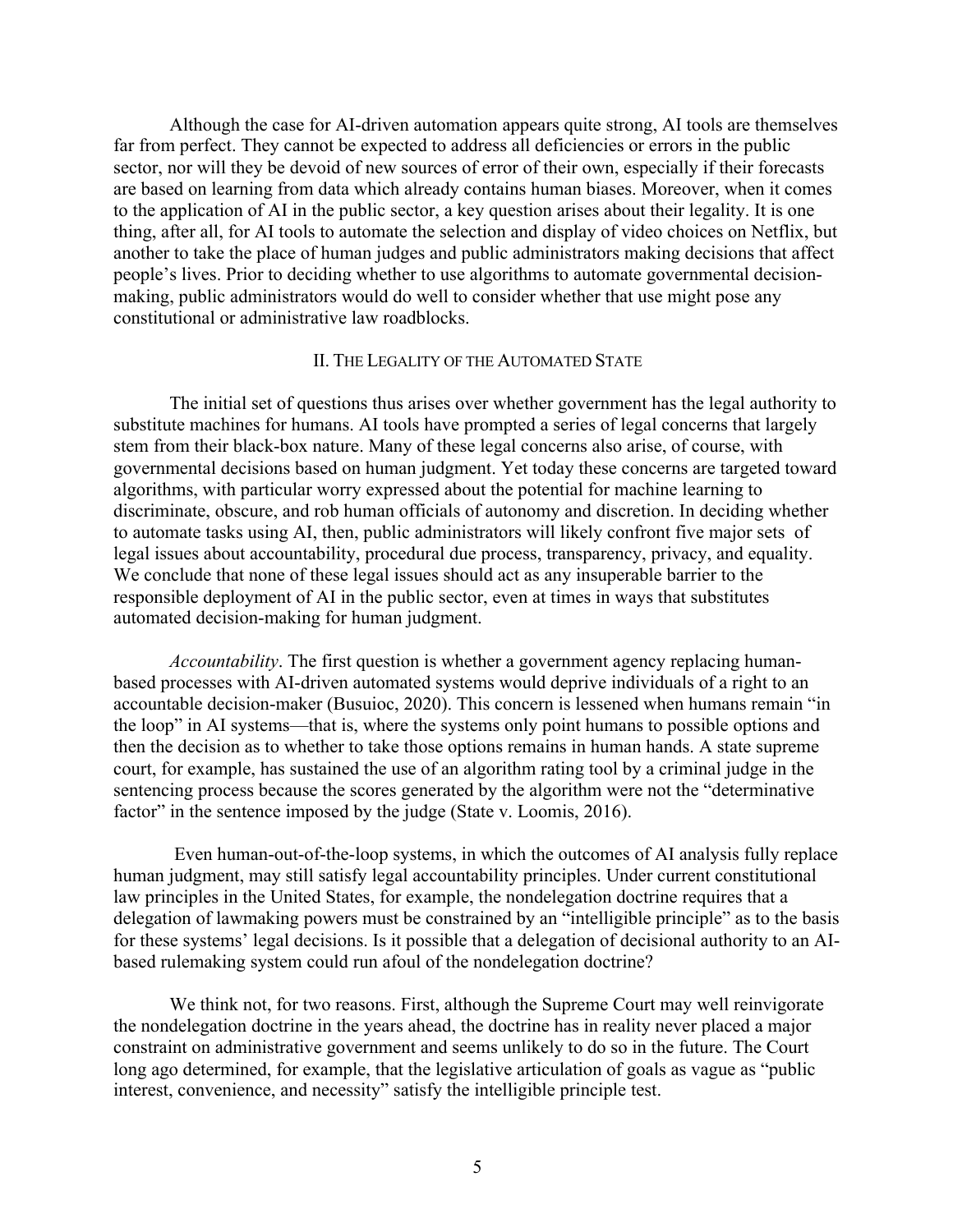Second, and more importantly, any exercise of rulemaking authority by an automated system based on AI would be driven by what would of necessity be a highly intelligible principle, as machine learning algorithms can only work if their goals are stated clearly and with mathematical precision. Thus, even under a potentially reinvigorated nondelegation doctrine in the years ahead, automation using AI tools could not only pass muster but will arguably make administration more accountable, not less, given the precision with which machine-learning algorithm's objectives must be specified (Coglianese 2021).

A related accountability issue arises when algorithms that are used by governments are designed and operated by private entities. In such instances, they could run afoul of the *private nondelegation doctrine*, which disfavors the outsourcing of governmental decision-making to nongovernmental entities. Although intuitively this doctrine might constrain governments in relying on contractors to develop AI systems, the principal rationale of the private nondelegation doctrine—avoidance of corruption—simply does not fit the context of machine learning. Private delegation has only been disfavored by the courts when private entities are likely to make decisions based on their own narrow self-interest instead of the broader public interest. Algorithms, however, are programmed to optimize objectives defined by the operators. As long as those operators act responsibly and are held accountable to the public through active governmental input and oversight, then the algorithms themselves pose no risk of corruption. AIdriven automation may even result in more accountable and faithful digital agents than human officials (Coglianese & Lehr, 2017).

*Procedural due process*. A second legal question is whether the principle of procedural due process requires a human decision, such that automation cannot lawfully be used to take humans out of the loop (Citron, 2008). Procedural due process typically calls for government decision-makers who will listen, serve as neutral arbiters, and render reasoned judgments. Yet as much as these usual requirements might seem intuitively to call for a human decision, under prevailing constitutional principles what is demanded of procedural due process is supposed to be assessed using a balancing test comprising three factors: (1) the affected private interests; (2) the risk of decision-making error; and (3) the government's interests concerning fiscal and administrative burdens (Mathews v. Eldridge, 1976). AI-driven automated decisions would likely pass muster quite easily under this balancing test if an automated system would reduce errors and operate more efficiently. Indeed, due process might even eventually demand that government rely on algorithmic tools to achieve fairer and more consistent decisions than humans can deliver.

Moreover, despite the black-box nature of machine learning, due process expectations would likely be satisfied if automation is developed in a manner open to scrutiny (Coglianese  $\&$ Lehr, 2019). Affected interests could be afforded the opportunity to interrogate design choices made by architects of these algorithms, and key design choices could be vetted through open processes with input from advisory committees, peer reviewers, and public comments or hearings.

*Transparency*. A third concern, transparency, stems from what has come to be considered a hallmark of best practices in public administration. One best practice—which has been called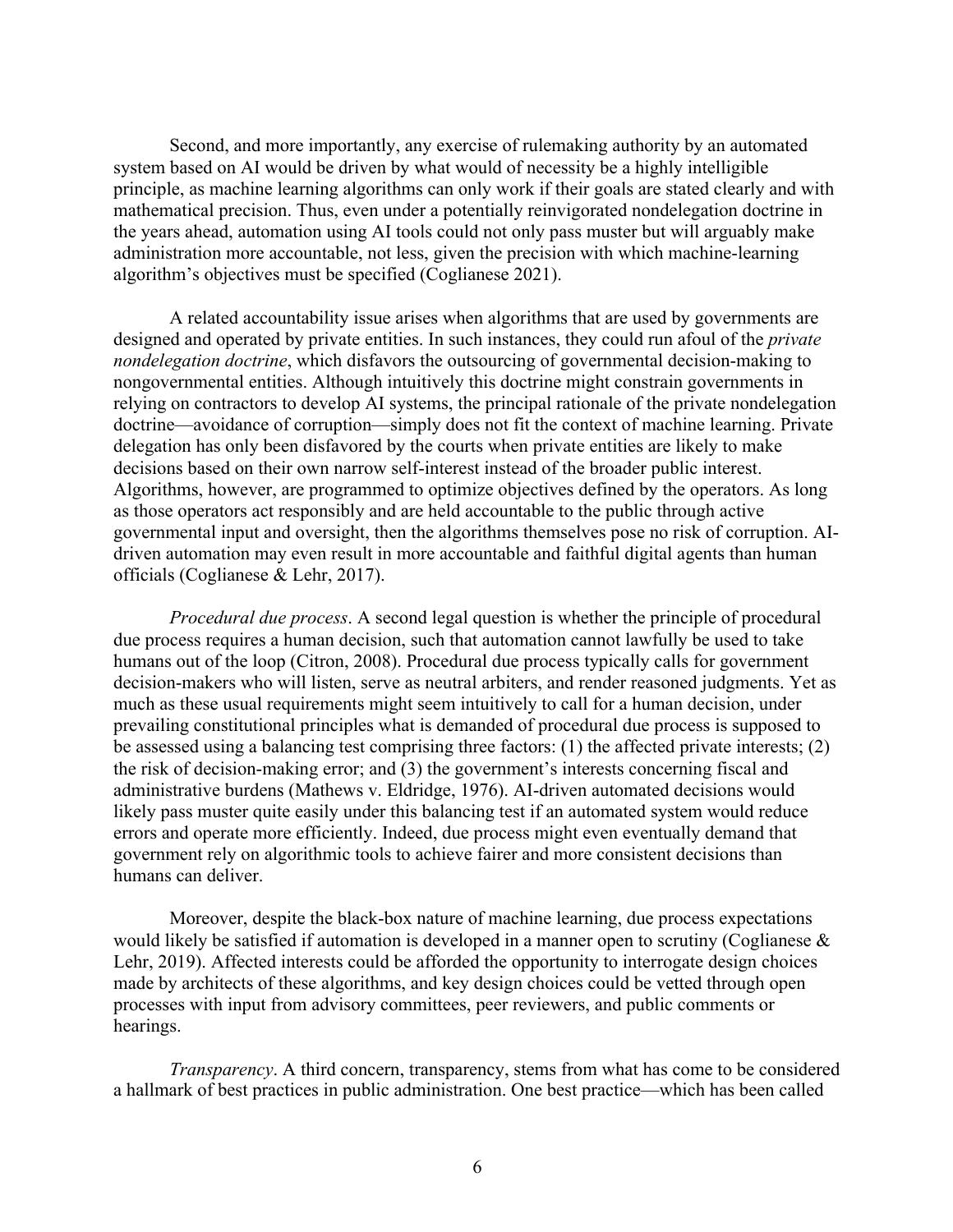"fishbowl transparency" (Coglianese, 2009)—would imply that information about the design and operation of an algorithmic system be made publicly available and any key decision-making meetings about the algorithm should also be open to the public. Yet fishbowl transparency is not absolute. Laws such as the Freedom of Information Act contain a variety of exceptions to required disclosures of public information, such as for law enforcement strategies or trade secrets. Some automated systems could legitimately fall under such exceptions.

An additional form of transparency—"reasoned transparency" (Coglianese, 2009) demands that administrators provide reasons for their decisions. The use of machine learning algorithms would seem problematic from the standpoint of reason-giving because their outputs cannot be intuitively understood or easily explained. Yet human decision-making can also be a black box, and human officials are not expected to furnish complete explanations of their decisions. Under prevailing reason-giving doctrine, administrators that rely on automation can likely satisfy their reason-giving obligations by explaining in general terms how their algorithms were designed to work and what data sources they are using (Coglianese & Lehr, 2019). Courts already defer to administrators' expertise in cases involving complex machinery or mathematical analyses, so it can be expected that courts will likely assume a similar deferential approach to evaluating an agency's reasons for decisions based on machine learning.

Furthermore, new technological advances continue to increase the interpretability of machine learning models, opening up the algorithmic black box (Selbst & Barocas, 2018; Kearns & Roth, 2019). With time, administrators will be able to do even more to make sense to all who are affected by algorithms of the logic behind their decisions.

*Privacy*. Because machine learning algorithms thrive on large quantities of data, they raise a fourth category of legal concerns centered on privacy. Even when processed data includes sensitive or personal information, any privacy concerns should be as manageable as any of those related to large administrative data systems that exist today which do not drive AI systems. Agencies already routinely handle an array of personal information, such as names, Social Security numbers, and biometrics. Protecting these data while concomitantly advancing agency goals is a task many agencies already have experience addressing.

Reasonably well-settled legal standards guide U.S. agencies in addressing privacy concerns. The Privacy Act of 1974 limits how agencies can collect, disclose, and maintain personal information. The E-Government Act of 2002 requires agencies conduct privacy impact assessments when developing technology that implicates privacy concerns. Admittedly, growing calls exist for the federal government to adopt new data privacy laws, akin to the European Union's General Data Protection Regulation (GDPR) or to privacy laws adopted in some states, such as California. To the extent such new laws are adopted, they could necessitate greater attentiveness to privacy protections, but so far neither GDPR nor California's privacy law has created an insuperable barrier to the use of artificial intelligence.

Machine learning algorithms do present a distinctive privacy concern in their ability to combine seemingly disparate, non-sensitive data to yield predictions about personal information, such as sexual orientation or political ideology. In the private sector, retailers have been able to use predictive analytics to infer private details from seemingly benign data, and then they have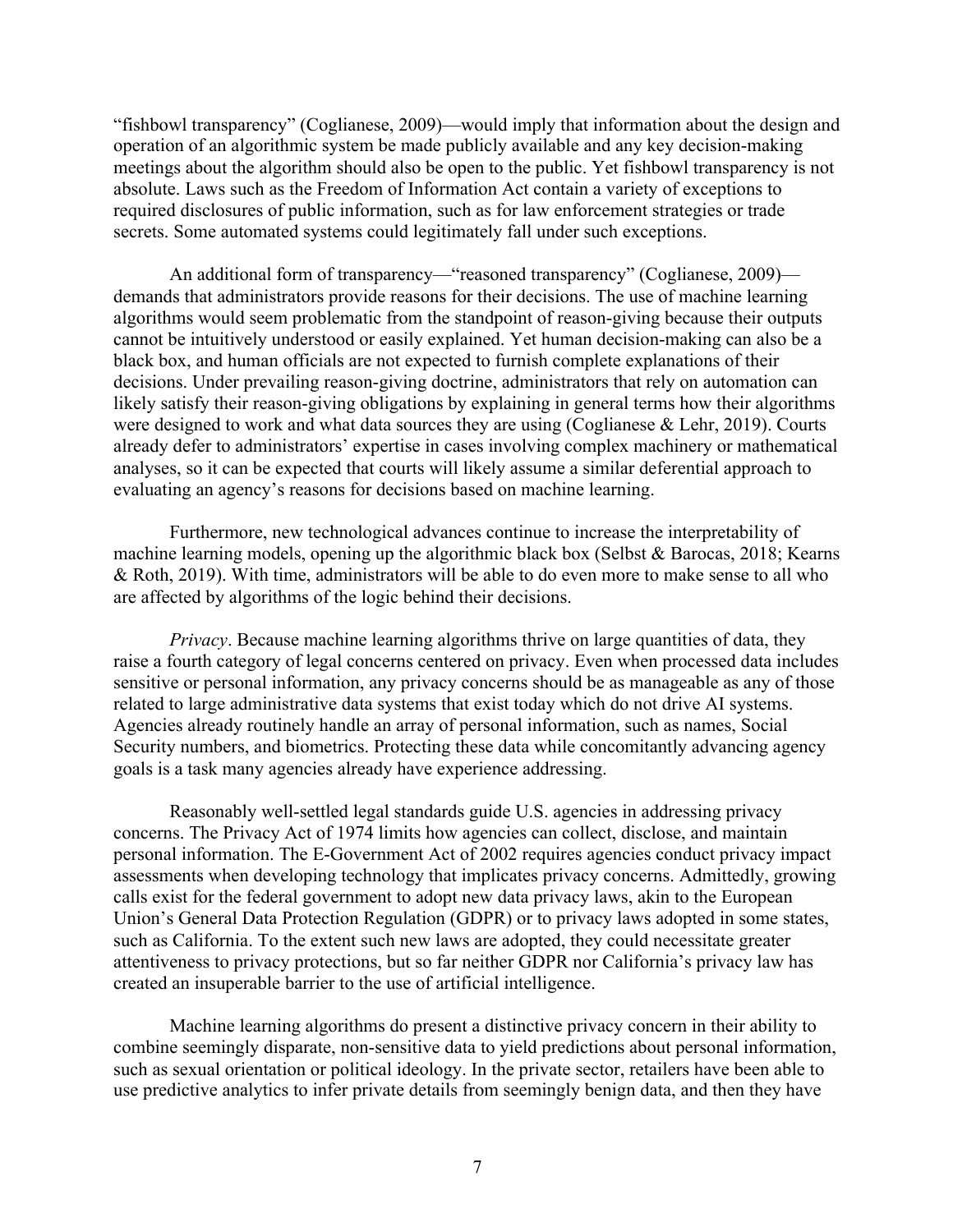used those highly accurate inferences for targeted advertising. When it comes to the public sector, the worry is that government officials could do the same, but for ill purposes. Still, such officials already are constrained from using this reverse-engineering potential of learning algorithms in ways adverse to individuals' interests because current law prohibits the "abuse of discretion" by government officials (Appel & Coglianese, 2021). As long as federal agencies use AI tools responsibly, there should seem to be no intrinsic privacy law impediment to that use.

*Equal protection*. Finally, automated systems raise legal concerns about equality. Biases in the existing data on which machine learning algorithms train may simply become perpetuated, or perhaps even exacerbated, in AI-driven systems. Even when demographic details on race or gender are excluded from training datasets, algorithms might "find" a pattern based on these variables using the other variables in the dataset. Some research has documented the potential for racial and gender discrepancies in AI-based systems used for employment hiring (Bertrand & Mullainathan, 2004) and medical decision-making (Obermeyer et al., 2019). A widely circulated report published in ProPublica showed signs of racial bias in the (non-learning) algorithms in a system known as COMPAS meant to provide an objective measure of recidivism (Angwin et al., 2016).

Bias obviously exists with human decision-making, and indeed human bias will often be an underlying source of bias in AI-driven systems when they are trained on data that accumulated in the past from human judgments (Mayson, 2019). But bias is also a concern with machine learning algorithms, especially when the underlying training data are already biased. As a legal matter, when bias is intentional, it will clearly offend constitutional equality protections whether in a system driven by humans or machines. But absent some independent showing of such intentional animus in the underlying objectives established for an AI system, it will be difficult for litigants to show unlawful discrimination with AI just from its outputs.

One challenge for individuals in protected classes who are adversely affected by an AI system will be to demonstrate that they were discriminated *on the basis* of race (Coglianese & Lehr, 2017). This is due to the inscrutability of machine learning algorithms; they do not assign weights to or permit causal inferences about specific variables. Even when individuals within a protected class are treated worse than others, it is possible that the algorithm led to better outcomes for that class overall than would have been in a counterfactual situation—or it might even be that any demographic variables in the dataset on which the algorithm trained were not actually influential at all in producing the outcomes. Individuals claiming algorithmic injustice must show that the government's decision involved real reliance on a suspect classification. Such claims will face an uphill climb.

Another obstacle to sustaining an equal protection challenge to machine learning systems will be the lack of "categorical treatment" in any adverse decisions produced through machine learning (Coglianese & Lehr, 2017). The Supreme Court has disapproved of administrative decisions on equal protection grounds when the government has afforded a categorical preference or disadvantage to certain classes. Such categorical treatment is unlikely ever to arise with automated administration because an algorithm's objective function will be defined in terms of some class-neutral outcome, even if underlying data contains human bias. As a result, we may expect few equal protection challenges to algorithmic administration to trigger heightened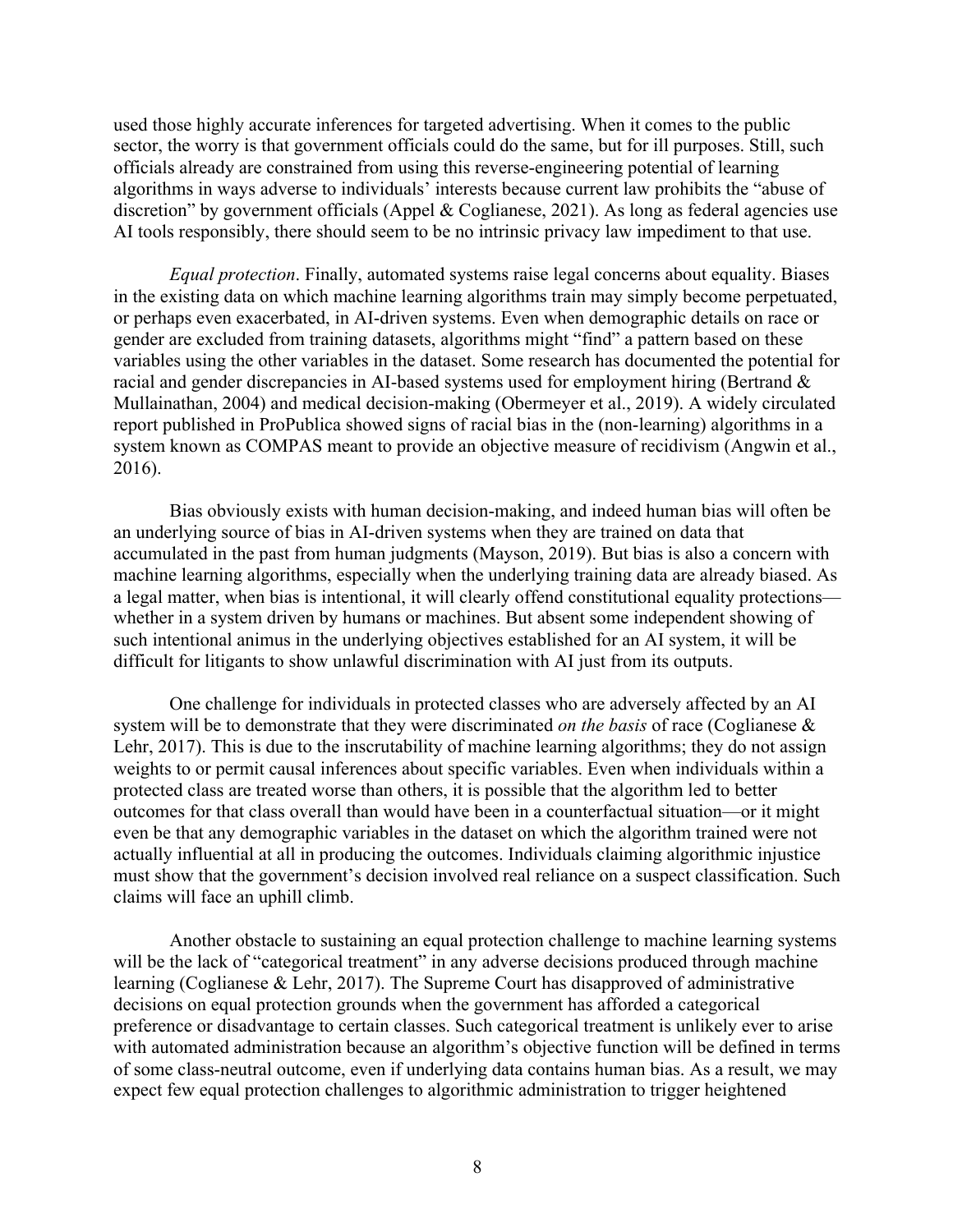scrutiny. Furthermore, even if a court did apply heightened scrutiny to a machine learning system, this might not lead it to find a violation of equal protection. After all, when administrators rely on machine learning systems, they often do so to advance the kinds of compelling state interests which will withstand heightened scrutiny.

*Summary*. The five legal issues potentially implicated by governmental use of machine learning—accountability, procedural due process, transparency, privacy, and equal protection do not appear to present any insurmountable barriers to the use of AI under prevailing law. These legal issues already arise with respect to governmental decisions based on human judgment or more conventional types of analytic tools. If the courts tolerate a status quo grounded on human biases and frailties, then they are unlikely to object categorically to automated systems that rely on digital algorithms, especially when these automated systems can be shown to overcome human limitations. Obviously, the law may always change in ways that could lead to greater scrutiny of AI tools, as new legal rulings and precedents may lead the law to evolve alongside the increased use of algorithmic decision-making in government (Deeks, 2019). Indeed, some local jurisdictions have in recent years adopted restrictions on the use of AI-based facial recognition software by law enforcement personnel. Yet is also quite possible that legal change in the future could work in favor of the adoption of AI tools. In some cases, we might expect that responsible use of algorithmic tools will *enhance* principles of administrative justice and eventually the use of these tools by government come to be legally *required* (Coglianese & Hefter, 2021). This would be especially so if data scientists continue to make progress in developing new algorithmic techniques that successfully address the various fairness, transparency, accountability, and other concerns that have been raised about the use of AI tools(Berk & Kuchibhotla, 2021; Kearns & Roth, 2019; Mullainathan 2019).

Nevertheless, in concluding that prevailing administrative law and constitutional law principles pose no intrinsic legal bars to the use of AI, we do not deny that some specific instances of automation will likely be challenged in court in the future. Already algorithmic tools deployed by governments have found themselves subject to legal challenge (Coglianese & Ben Dor, 2021; Yoo & Lai, 2020). If administrators fail to exercise due diligence in their development of particular automated systems, they may well face court decisions disapproving of their use or finding that such use violates due process or is "arbitrary or capricious." As a result, when it comes to adopting AI in specific contexts for specific tasks, public administrators will need to take care in deciding whether to replace human decision-making with an automated system and then, when they do, in how they design and operate such systems. The key will be for public administrators to act responsibly when choosing automated administration.

#### III. CHOOSING AUTOMATED ADMINISTRATION

Decisions about the use automation will need to be guided by a careful assessment of whether AI tools can lead to better processes and outcomes. Such evaluative judgments cannot be meaningfully made in the abstract but must be made within specific contexts and with respect to specific tasks. In some cases, machine learning will prove more beneficial than human decision-making, while other times it will not. Despite the inherent context-specific nature of choices about automation, it is possible to outline relevant factors that ought to be considered. In general, the criteria for deciding whether to shift an existing human-driven process to one driven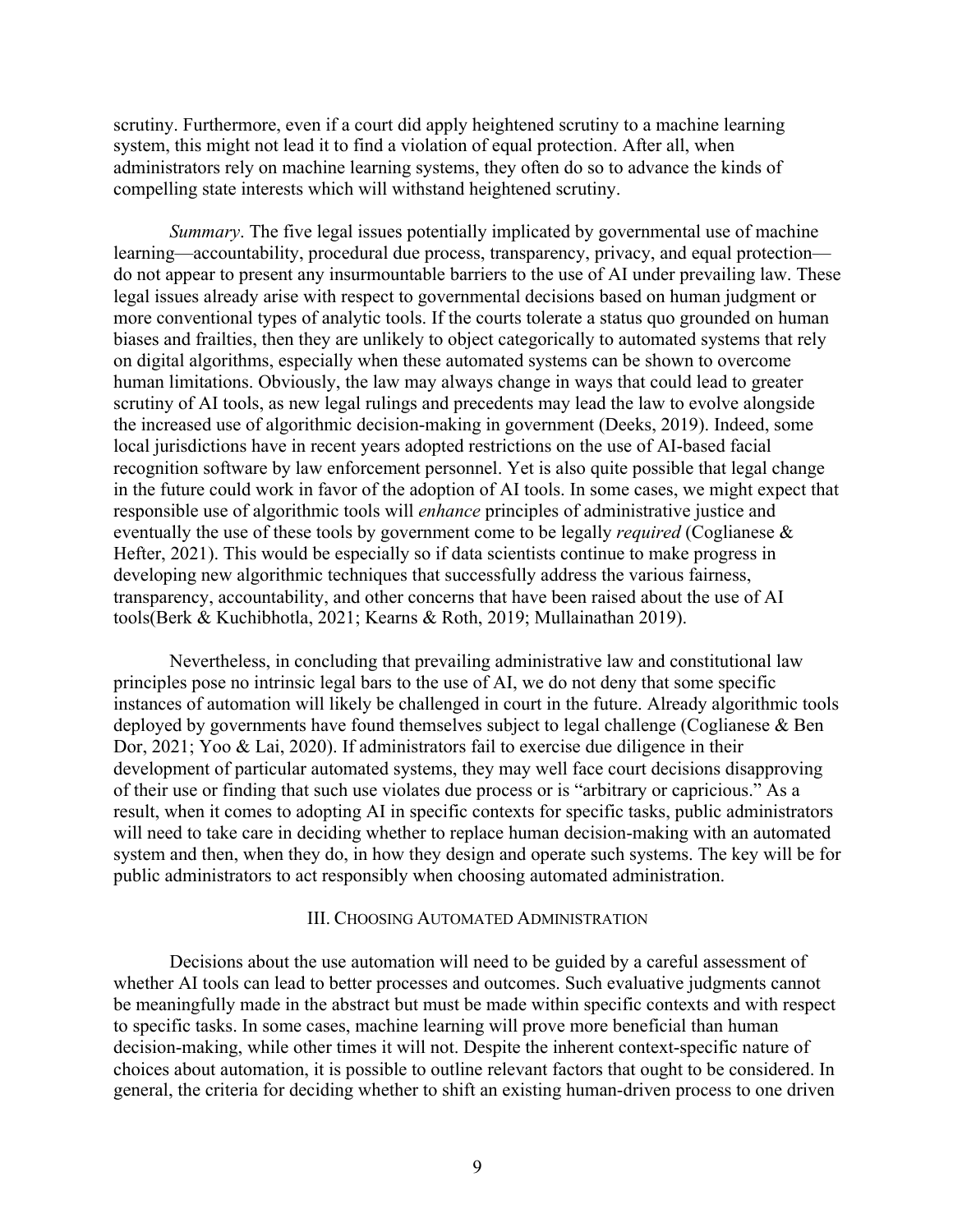by artificial intelligence will fall into three categories: preconditions for the successful use of automation, the overall value of any such use, and considerations related to justifying automation so that it meets with acceptance by courts, legislative overseers, and the public.

# A. Preconditions for Use

To use machine learning tools effectively, a public administrator will need to ensure at least four preconditions for such use are met. Where the preconditions for artificial intelligence cannot be sufficiently met, automation should be avoided. The following four conditions are necessary but not sufficient for shifting from a human-driven process to automation.

1. *Adequate resources*. Administrators will need both the budgetary and human capital resources needed to build, test, maintain, and oversee an automated system. These systems require expertise, some of which could reside within a government agency but which could also be met through private contractors. Government agencies will also need adequate digital computing resources, such as data storage and digital processing capabilities. Both the stored data and computing processors will need adequate cybersecurity protections.

2. *Goal clarity and precision*. Machine learning algorithms must be programmed to optimize a mathematically defined objective. Vague goals, such as fairness or reasonableness, cannot meet the mathematical precision needed. Fairness would need to be defined, such as by specifying that favorable outcomes generated by an automated system are to be distributed across racial and gender groups in ways that are proportionate to the distribution in an applicant pool or in society overall. In addition, any tradeoffs between values must be specified precisely. If the question is how much forecasting accuracy should be sacrificed for proportionality in outcomes, the tradeoff will need to be specified mathematically. In making such tradeoffs, agencies will need to have sufficient statutory direction and social input about how to define such tradeoffs.

3. *Data availability*. Machine learning works by identifying patterns within large quantities of data. If large quantities of relevant data are not available, then machine learning will not be an option for automating an agency task. Data may be lacking for a variety of reasons. In some cases, they may exist, but only in paper form. Or they may be practically unavailable if disparate digital datasets are unable to be combined because they lack a common identifier to link data about specific businesses or individuals.

More conceptually, data may be unavailable due to an insufficient number of repeated events around which a common set of variables could be collected. It is one thing to draw on data of individuals' DNA, for example, to determine whether a DNA sample from a crime scene matches that of a defendant. It is another to have a dataset that could determine whether a defendant was driving a red Corvette through the intersection of Sixth and Main Streets on July 23rd (Rigano, 2018). It will obviously be difficult to find a large set of data for cases or tasks that are truly *sui generis*.

4. *External validity*. The data available for training a machine learning algorithm must fit with and be applicable to the population that will be subjected to the outcomes of an automated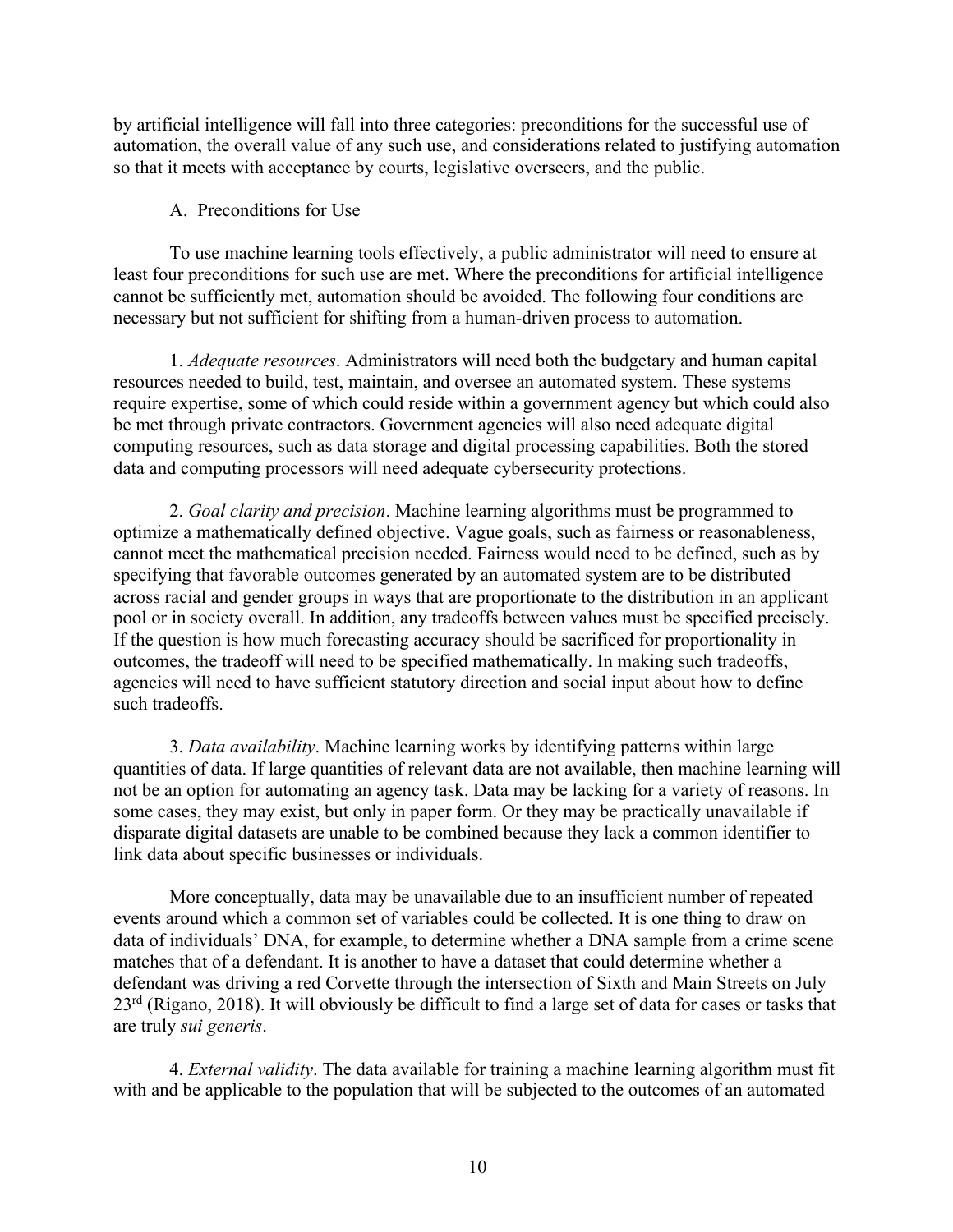system. If relevant factors change more quickly than an algorithm can be replenished with new data and retrained, then the algorithm can become be "brittle"—in other words, lack external validity (Cummings, 2020). A machine learning algorithm used for economic forecasting, for example, might work well under relatively stable economic circumstances but fail to generate accurate forecasts of employment during an unprecedented pandemic-induced recession. Of course, when circumstances become unusual, human judgment can also become brittle, so the need for external validity on the part of AI systems will not demand perfection but will instead require greater external validity than existing human-based alternatives.

## B. The Value of Use

When the four preconditions above are met, AI-driven automation will be a plausible substitute for human judgment. None of these preconditions needs to be perfectly satisfied. But if they are not even minimally met in a given use case, it will not make sense to contemplate the use of automation.

In deciding whether to go forward, public administrators should determine whether improvement over the status quo will be attained. Although the specific criteria for determining such improvement will depend on the specific use contemplated (Young, Bullock & Lecy, 2019), at least three general sets of impacts warrant consideration.

1. *Task performance*. Current human-based systems center on tasks, so one set of criteria should be guided by the objectives underlying those tasks: Would automation complete public administrators' tasks more accurately? Would it reduce the time it takes to complete these tasks? Would it be less costly, needing fewer FTEs or other resources? Would automation yield a greater degree of consistency in outcomes? Each of these questions can be asked in light of the current purpose of the human-driven system in use. The overarching idea will be to determine whether automation would help public administrators better achieve their objectives.

2. *User or beneficiary impacts*. It will also be vital to attend to the effects of automation on the applicants, beneficiaries, or other individuals and businesses who use or are directly affected by a specific system. These impacts may already be part of the task objectives, but if not they should be carefully considered. How does the system treat those directly affected by its outputs? Do some portion of users suffer disproportionate adverse effects? Do they feel like the system has sufficiently served them well? In answering these questions, it is not necessary that an automated system be perfect—just better than the status quo. If the status quo of human-based systems necessitates that members of the public wait hours on the telephone to speak to someone who can assist them, a machine learning chatbot might be much better in relative terms, even if not ideal. In this regard, it is notable that the online clearinghouse, eBay, deploys a fully automated dispute resolution software system that resolves disputes so satisfactorily that customers with disputes are actually more inclined to return to eBay than those who never have a dispute (Barton & Bibas, 2017).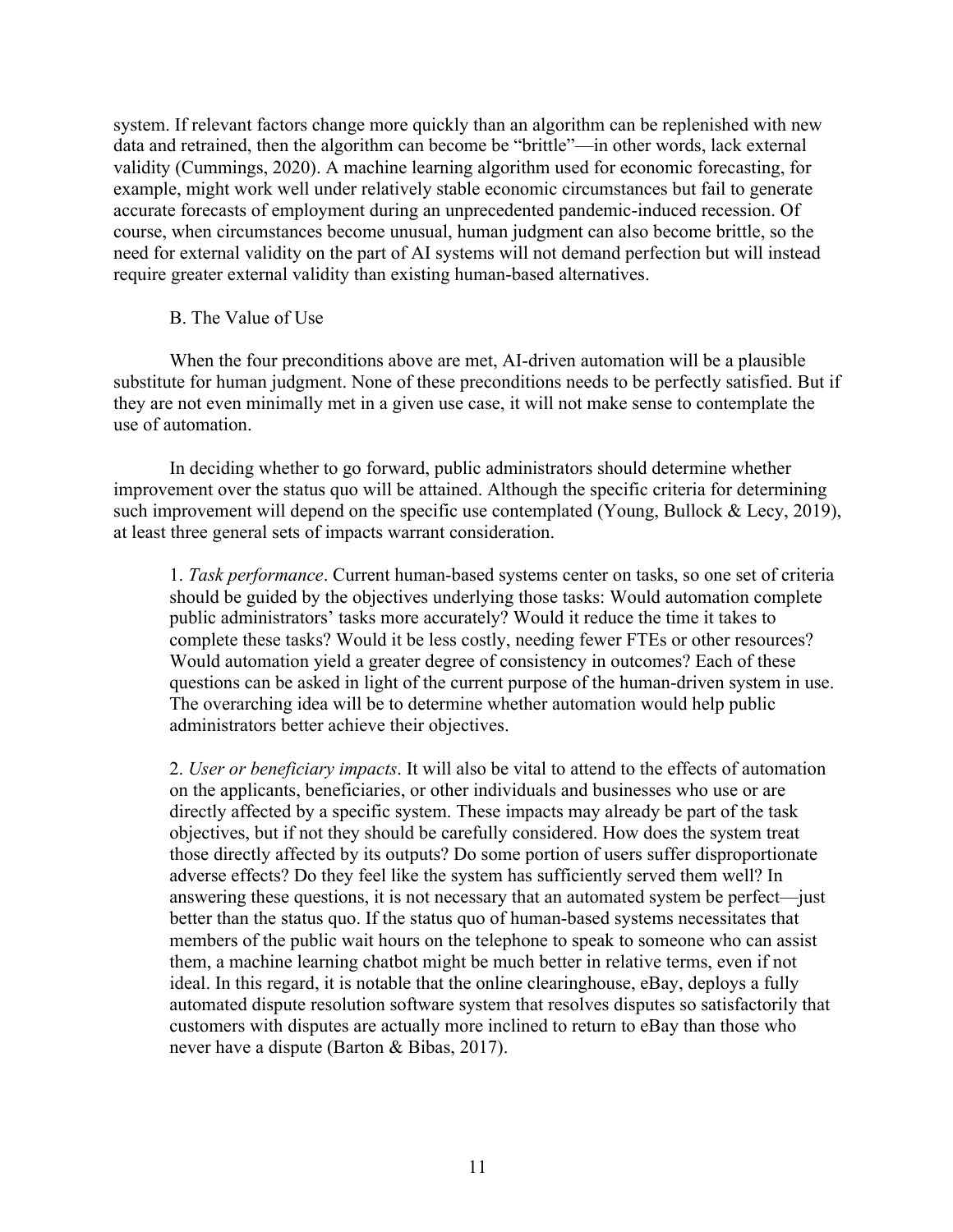3. *Societal impacts*. An administrator should also consider broader societal effects: How would automation indirectly affect others? Will remaining errors have broader consequences? Errors might not have huge ramifications with, say, an automated customer service system used for answering commonly asked questions. But the ramifications to society overall could be profound for an AI system that automatically determines who receives commercial aircraft pilot licenses. Again, the key question to ask will be whether any broader societal effects would be better or worse than similar effects under the status quo.

In characterizing the value of an automated system across all three sets of impacts—that is, task performance, direct impacts, and indirect impacts—it is important to be as specific as possible about the *degree of* improvements (or performance declines) resulting from a shift to automation. Automation will not necessarily fare equally well on each of these impacts. Decisions will need to be made about which impacts are more important. If automation proves less costly but slightly less accurate than the status quo, how important is accuracy for the use case at hand? How consequential are any errors that might remain with an automated system? It might be one thing for the U.S. Postal Service to tolerate some modest number of additional mistakes in letter sorting if automation lowers the costs of mail sorting dramatically, but it would be another matter altogether to make that same kind of tradeoff with respect to identifying safety risks on offshore oil rigs.

## C. Justifying the Use

Decisions to automate governmental tasks can pose risks of controversy and conflict. Agency officials should consider these risks and seek to manage them by building a justification for their use of automation. The justification will need to inform and satisfy legislative overseers, courts, and members of the public. The need for justification—and the risk of controversy—will likely be affected by two factors: (1) the degree to which automation overrides human decisionmaking, and (2) the stakes associated with the automated system's use.

Automation could provide just an *input* into human decision-making, as in the use at the heart of *State v. Loomis* (2016). Or automation could provide a *default* output that stands unless overridden by a human. Or it could make the final *decision* subject only to judicial review essentially, a human-out-of-the-loop system. All things being equal, new uses of machine learning that only provide inputs into agency actions will be less likely to be create controversy or be challenged in court than uses that create defaults or decisions (Coglianese & Lehr 2017).

In addition, the lower the stakes associated with the task performed by automation, the lower the risk of controversy or litigation. Among the lowest conceivable stakes will be purely internal staff uses within a public agency, such as when its computer support staff uses a machine learning algorithm as part of a chat bot that answers calls for password resets on office computers. That chatbot could even be designed to work with humans out of the loop, responding to requests entirely on its own, and yet controversy will be highly unlikely (Brown, 2016). On the other hand, automated systems that are involved in the processing of applications for economically valuable licenses or permits by private businesses will have substantial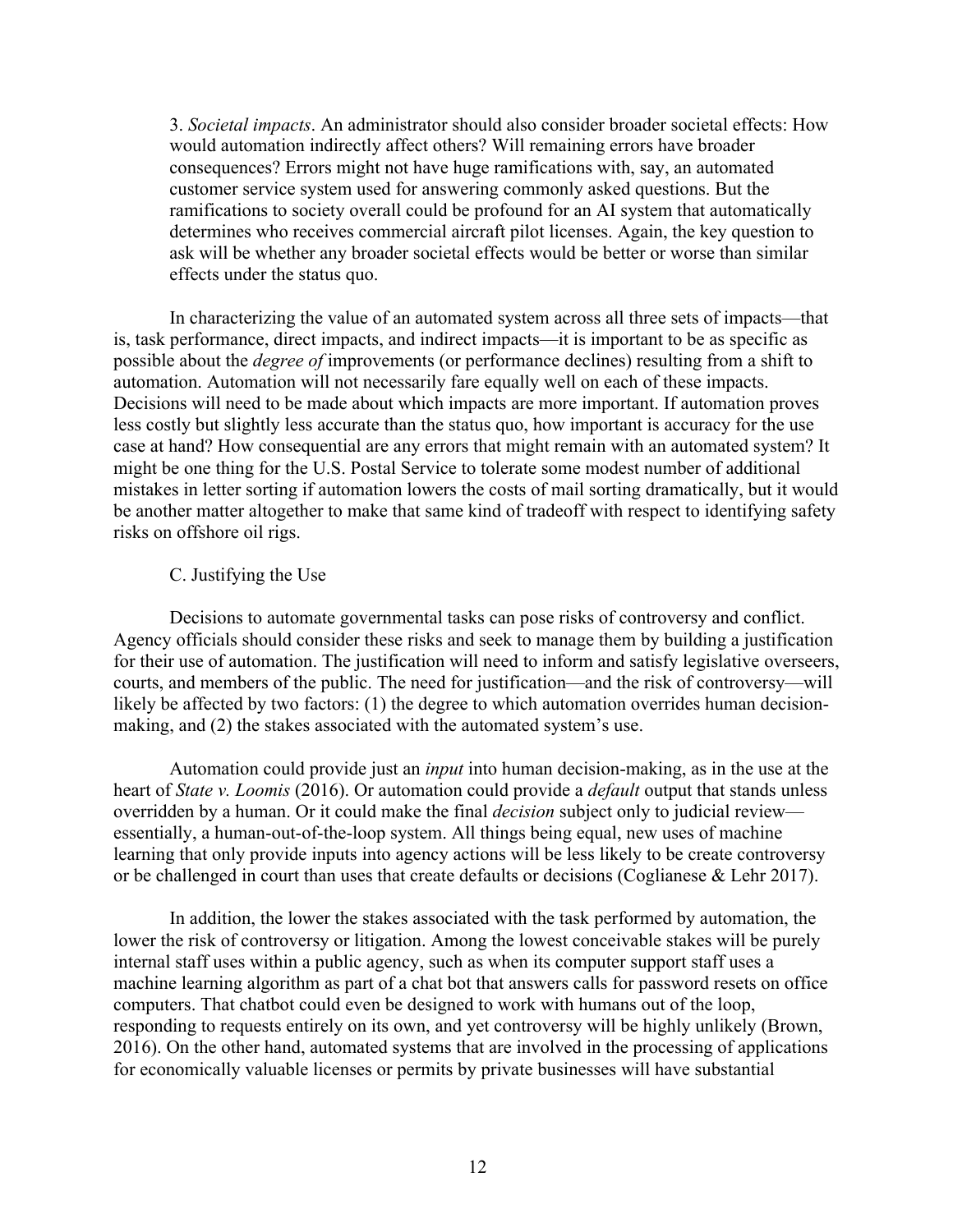stakes—and thus will pose risk of controversy or even litigation—even if they provide only inputs into decisions made by human officials.

When AI systems create defaults or decisions over high-stakes matters, public administrators can anticipate controversy to ensue or legal challenges to be filed. In these cases, they will need to take pains to demonstrate that they have engaged in careful planning and testing of these automated systems. Public notice and public engagement will often be appropriate in the development and design of automated systems in these circumstances, both to build confidence that may head off controversy and to reassure overseers that such systems have been designed and are being used responsibly.

Validation of automated systems will also be vital in justifying their use. Administrators should make validation data available to the public. They may also consider subjecting the design and performance of automated systems to external peer review or third-party auditing. Pilot programs could be established to run the algorithm in tandem with human decision-makers for a period of time to observe how it will operate in practice. Once the digital system has replaced a human-driven system, validation efforts should continue to occur early in its use before any irreversible loss of human capital. Future upgrades to the digital system will benefit from continued validation that each iteration improves on the one before—or at least does not present unacceptable side effects.

When contracting out for technical support and services in developing a machine learning system, public administrators should scrutinize with care the sale pitches that contractors make (Dekel & Schurr, 2014), aware of the reality that their agencies, more than the contractors, will be held responsible for problems that arise with an automated system. In crafting contracts for AI services, administrators will do well to account for their need to access and disclose sufficient information about the algorithm, underlying data, and validation results to satisfy transparency norms (Coglianese & Lampmann, 2021). Overall, administrators should ensure that the procurement process will result in transparent outcomes for public administration, even if it involves proprietary software that would otherwise shield the algorithms from scrutiny.

Finally, public administrators should approach automation with humility, caution, and care, recognizing that AI systems are themselves creatures of human decision-making that can be prone to blind spots and biases. Because frailties of human judgment affect all human decisions—including decisions about whether and how to design and use automated systems public administrators should remain vigilant. Such vigilance will also help in reassuring courts, legislative overseers, and the public.

#### **CONCLUSION**

A future of governance driven by AI-based automation naturally gives rise to concerns by judges, policymakers, and members of the public about how such use of digital tools will affect the efficacy, fairness, and transparency of governmental processes. But the status quo already relies on human "algorithms" that are far from perfect. If algorithmic automation can usher in a new public administration that—at least for specific uses—achieves better results at constant or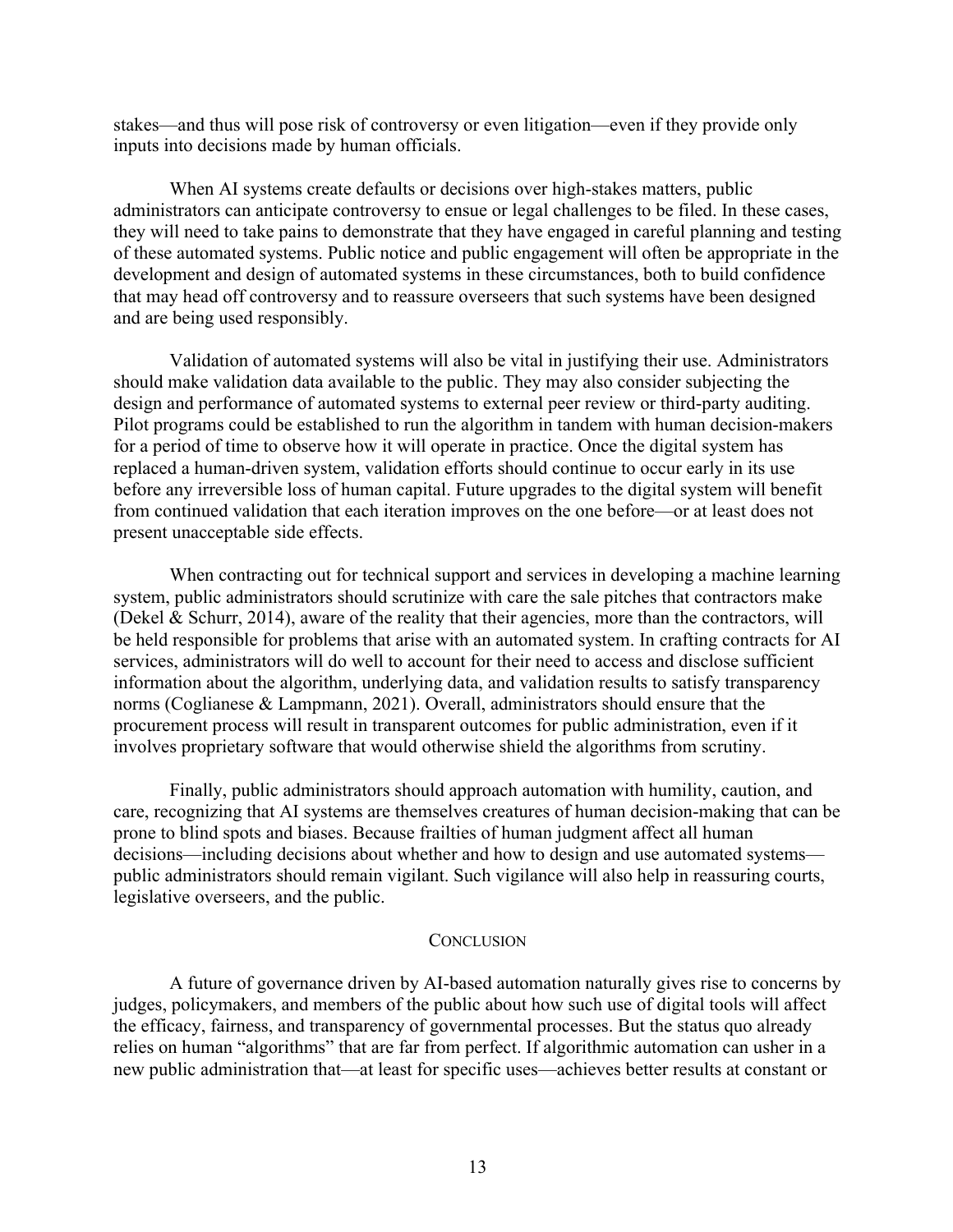fewer resources than current processes based on human decision-making, then both government administrators and the public would do well to support the use of artificial intelligence.

We conclude that the current legal system creates no insuperable obstacles to such public sector use of automation as a substitute for, or an augmentation of, current decision-making by human officials. Choices about whether and when to use AI tools will thus rest firmly on the shoulders of public administrators. These choices should be made with care, taking into due consideration the preconditions for the use of AI, the value of such use in terms of improving the status quo, and the need for public administrators to engage the public and ensure sufficient justification of their decisions about automation. Responsible, well-informed human decisions about the design and deployment of automation will shape whether AI is permitted to overcome the limitations of human decision-making and improve governmental performance.

#### NOTE

\* Although no universally accepted definition of AI exists, for the purposes of this paper we focus on systems that rely on the use of machine learning algorithms, both supervised and unsupervised. Such algorithms, which themselves come in a variety of forms, are increasingly making possible the automation of a range of previously human-centered activities, such as with the driving of automobiles and the reading of x-rays. These kinds of algorithmic tools are sometimes described with a variety of phrases, including "big data," "predictive analytics," "deep learning," "reinforcement learning," "neural networks," "random forests," and "natural language processing." In the context of public administration, the use of such tools would constitute one manifestation of what has been described variously as smart or data-smart government (Goldsmith & Crawford, 2014; Noveck, 2015) or moneyballing government (Nussle & Orszag, 2015). For discussion of the relevant characteristics of the type of machine learning algorithms we have in mind, see Coglianese & Lehr (2019), Anastasopoulos & Whitford (2018), and Coglianese & Lehr (2017).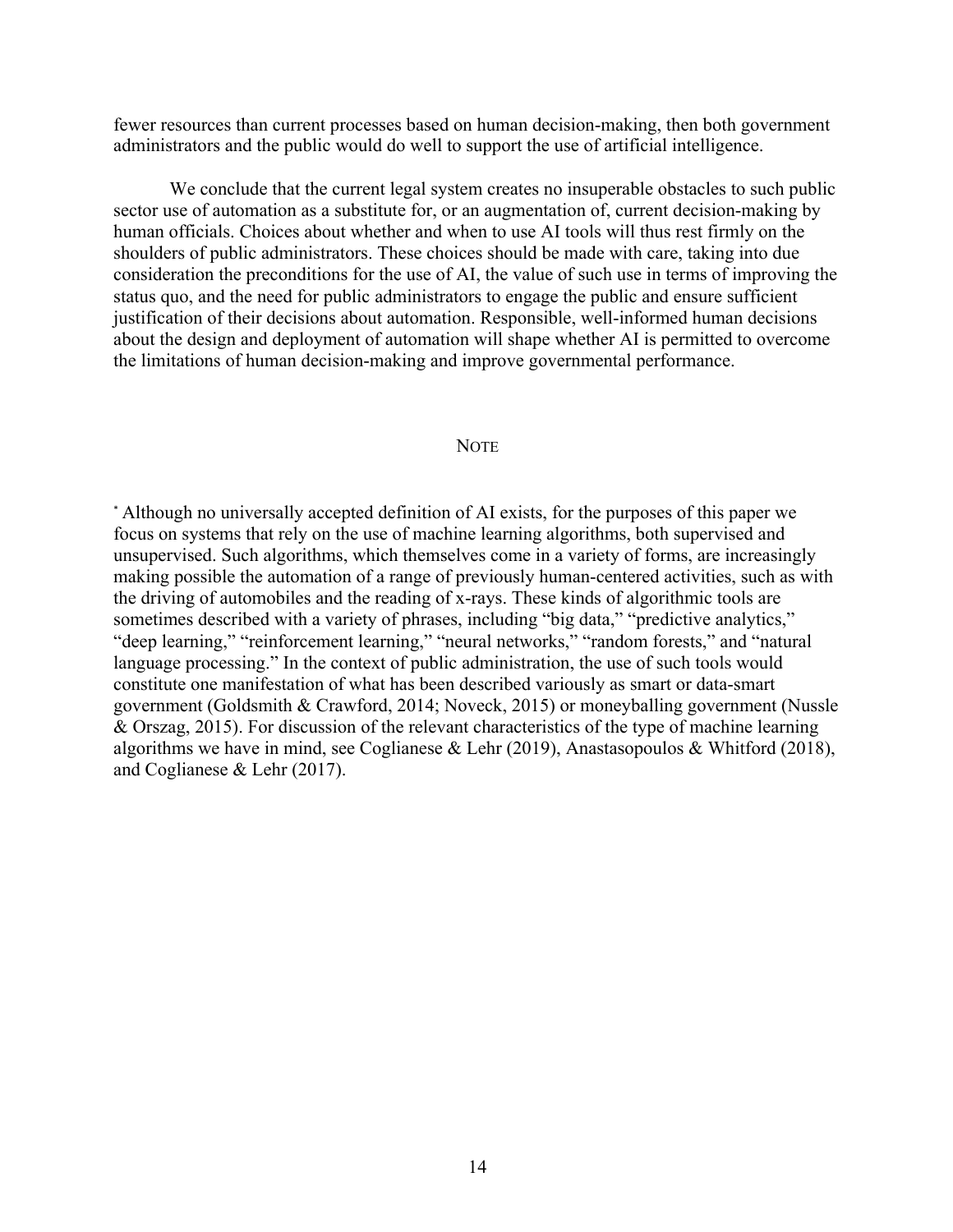#### **REFERENCES**

- Agrawal, A., Goldfarb, A. & Gans, J. (2018). *Prediction Machines: The Simple Economics of Artificial Intelligence*.
- Alhola, P. et al. (2007). Sleep Deprivation: Impact on Cognitive Performance. *Neuropsychiatric Disease & Treatment*, 3, 553.
- Anastasopoulos, L.J. & Whitford, A.B. (2018). Machine Learning for Public Administration Research, With Application to Organizational Reputation. *Public Administration Research & Theory*, 29(3), 491–510.
- Angwin, J., Larson, J., Mattu, S. & Kirchner, L. (2016). Machine Bias. *ProPublica*, https://www.propublica.org/article/machine-bias-risk-assessments-in-criminal-sentencing.
- Appel, S. & Coglianese, C. (2021). Algorithmic Governance and Administrative Law, in Woodrow Barfield, ed., *Cambridge Handbook on the Law of Algorithms: Human Rights, Intellectual Property, Government Regulation*, 162-181.
- Arrow, K.J. (1950). A Difficulty in the Concept of Social Welfare. *Journal of Political Economy*, 58, 328–346.
- Baekgaard, M. et al. (2019). The Role of Evidence in Politics: Motivated Reasoning and Persuasion among Politicians. *British Journal of Political Science*, 49, 1117.
- Barton, B.H. & Bibas, S. (2017). *Rebooting Justice: More Technology, Fewer Lawyers, and the Future of Law*.
- Berk, R. & Kuchibhotla, A.K. (2021). Improving Fairness in Criminal Justice Algorithmic Risk Assessments Using Conformal Prediction Sets, https://arxiv.org/abs/2008.11664.
- Bertrand, M. & Mullainathan, S. (2004). Are Emily and Greg More Employable Than Lakisha and Jamal? A Field Experiment on Labor Market Discrimination, *American Economic Review*, 94, 991.
- Bray, D.A. (2014). An Update on the Volume of Open Internet Comments Submitted to the FCC. *Federal Communications Commission*, https://www.fcc.gov/newsevents/blog/2014/09/17/update-volume-open-internet-comments-submitted-fcc.
- Brown, J. (2016). Chatbots Debut in North Carolina, Allow IT Personnel to Focus on Strategic Tasks. *Government Technology*.
- Bureau Labor Statistics (BLS), Automated Coding of Injury and Illness Data, https://www.bls.gov/iif/autocoding.htm.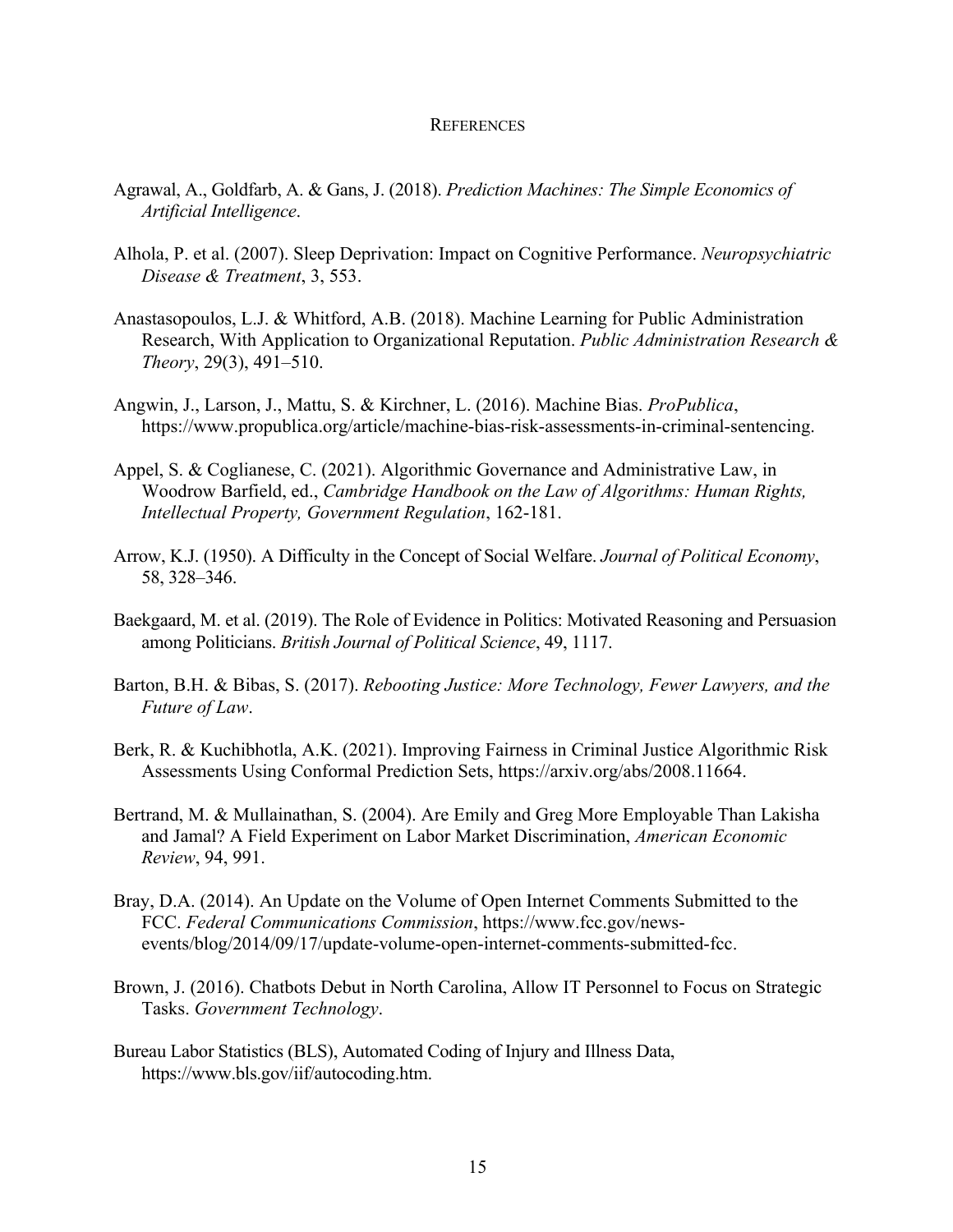- Busuioc, M. (2020). Accountable Artificial Intelligence: Holding Algorithms to Account. *Public Administration Review*, 1–12.
- Chenok, D. & Yusti, C. The Future Has Begun: Using Artificial Intelligence to Transform Government (2018). *IBM Center for The Business of Government*, https://ourpublicservice.org/wpcontent/uploads/2018/01/0c1b8914d59b94dc0a5115b739376c90-1515436519.pdf.

Citron, D.K. (2008). Technological Due Process, *Washington University Law Review*, 85, 1249.

Coglianese, C. (2021). Administrative Law in the Automated State. *Dædalus*, 150, 104-120.

- Coglianese, C. (2009). The Transparency President? The Obama Administration and Open Government. *Government*, 22, 529.
- Coglianese, C. & Ben Dor, L.M. (2021). AI in Adjudication and Administration, *Brooklyn Law Review*, forthcoming.
- Coglianese, C. & Hefter, K. (2021). From Negative to Positive Algorithm Rights, *William & Mary Bill of Rights Journal*, forthcoming.
- Coglianese, C. & Lampmann, E. (2021). Contracting for Algorithmic Accountability, *Administrative Law Review Accord*, 6, 175.
- Coglianese, C. & Lehr, D. (2017). Regulating by Robot: Administrative Decision Making in the Machine-Learning Era. *Georgetown Law Journal*, 105, 1147.
- Coglianese, C. & Lehr, D. (2019). Transparency and Algorithmic Governance. *Administrative Law Review*, 71, 1.
- Cowan, N. (2001). The Magical Number 4 in Short-Term Memory: A Reconsideration of Mental Storage Capacity. *Behavioral and Brain Sciences*, 24, 87.
- Cummings, M.L. (2020). The Surprising Brittleness of AI. *Women Corporate Directors*.
- Deeks, A. (2019). The Judicial Demand for Explainable Artificial Intelligence. *Columbia Law Review*, 119, 1829-1850.
- Dekel, O. & Schurr, A. (2014). Cognitive Biases in Government Procurement An Experimental Study. *Review of Law & Economics*, 10, 169.
- Eberhardt, J.L. (2019). *Biased: Uncovering the Hidden Prejudice That Shapes What We See, Think, and Do*.
- Engstrom, D.F., Ho, D.E., Sharkey, C.M. & Cuéllar, M.-F. (2020). Government by Algorithm: Artificial Intelligence in Federal Administrative Agencies. *Administrative Conference of the*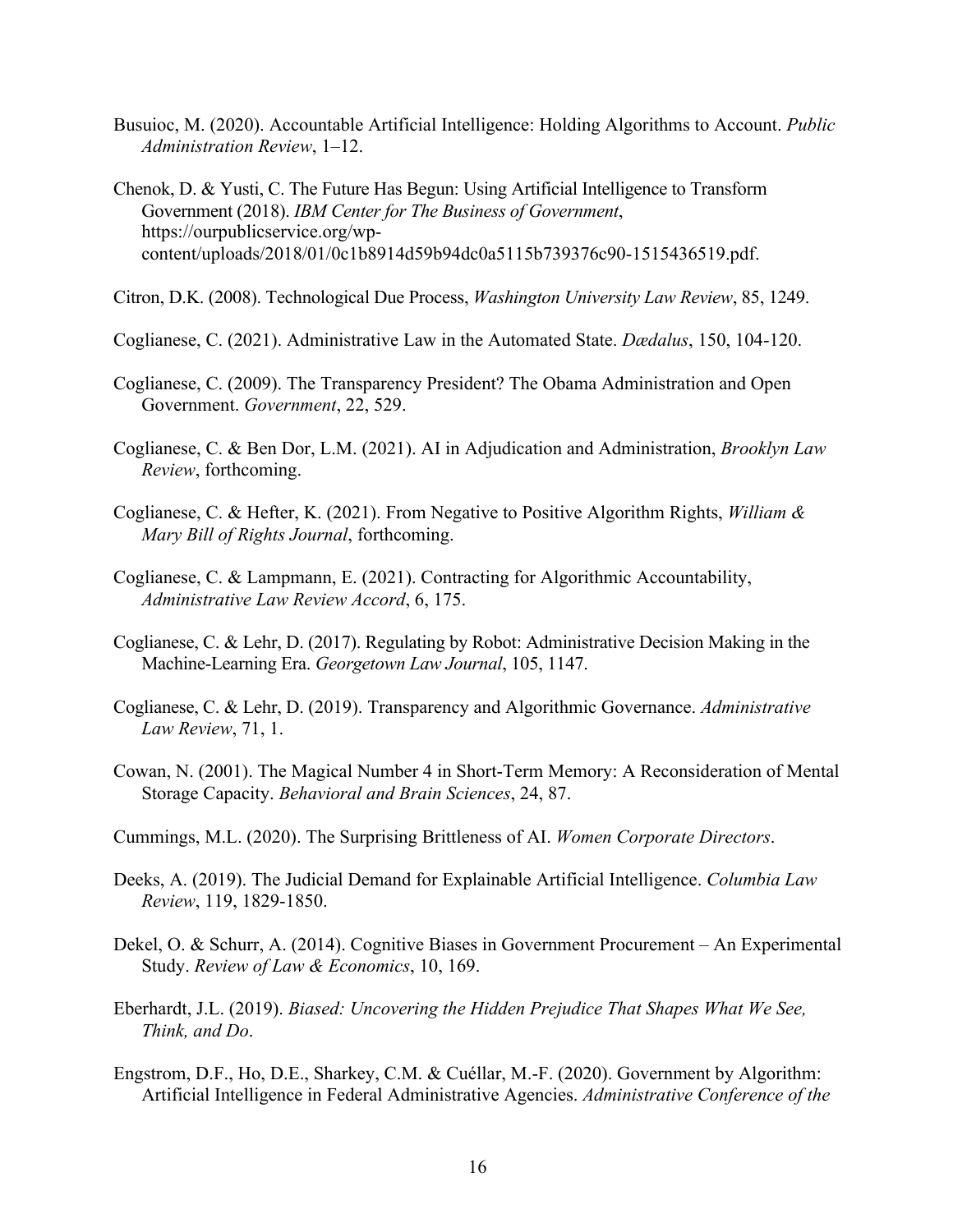*United States*, https://www-cdn.law.stanford.edu/wp-content/uploads/2020/02/ACUS-AI-Report.pdf.

- Fischhoff, B. (1975). Hindsight is Not Equal to Foresight: The Effect of Outcome Knowledge on Judgment Under Uncertainty. *Journal of Experimental Psychology*, 1, 288.
- Food & Drug Administration (FDA) (2011). FDA Commissioner's Fellowship Program, https://www.fda.gov/media/83569/download.
- Fisher, M. (2020). Coronavirus 'Hits All the Hot Buttons' for How We Misjudge Risk. *New York Times*.
- Forrest, J. (2005). The Space Shuttle Challenger Disaster: A Failure in Decision Support System and Human Factors Management. *Decision Support Systems Resources*, http://dssresources.com/cases/spaceshuttlechallenger/index.html.
- Freund, C. & Özden, C. (2008). Trade Policy and Loss Aversion. *American Economic Review*, 98, 1675.
- Gates, S.W. et al. (2010). Automated Underwriting in Mortgage Lending: Good News for The Underserved? *Housing Policy Debate*, 13, 369.
- Goldsmith, S. & Crawford, S.P. (2014). *The Responsive City: Engaging Communities Through Data-Smart Governance*.
- Halpern, S.D., Truog, R.D. & Miller, F.G. (2020). Cognitive Bias and Public Health Policy During the COVID-19 Pandemic. *Journal of the American Medical Association*, 324, 337-338.
- Hansson, D.H. (2019). *Twitter*, https://twitter.com/dhh/status/1192540900393705474.
- Hino, M., Benami, E. & Brooks, N. (2018). Machine learning for Environmental Monitoring, *Nature Sustainability*, 1, 583-588.
- Hinsz, V.B., Tindale, R.S. & Vollrath, D.A. (1997). The emerging conceptualization of groups as information processors, *Psychological Bulletin*, 121, 43-64.
- Janis, I. (1972). *Victims of groupthink*.
- Kearns, M. & Roth, A. (2019). *The Ethical Algorithm: The Science of Socially Aware Algorithm Design*.
- Kleinberg, J., Lakkaraju, H., Leskovec, J., Ludwig, J. & Mullainathan, S. (2018). Human Decisions and Machine Predictions, *The Quarterly Journal of Economics*, 133, 237-293.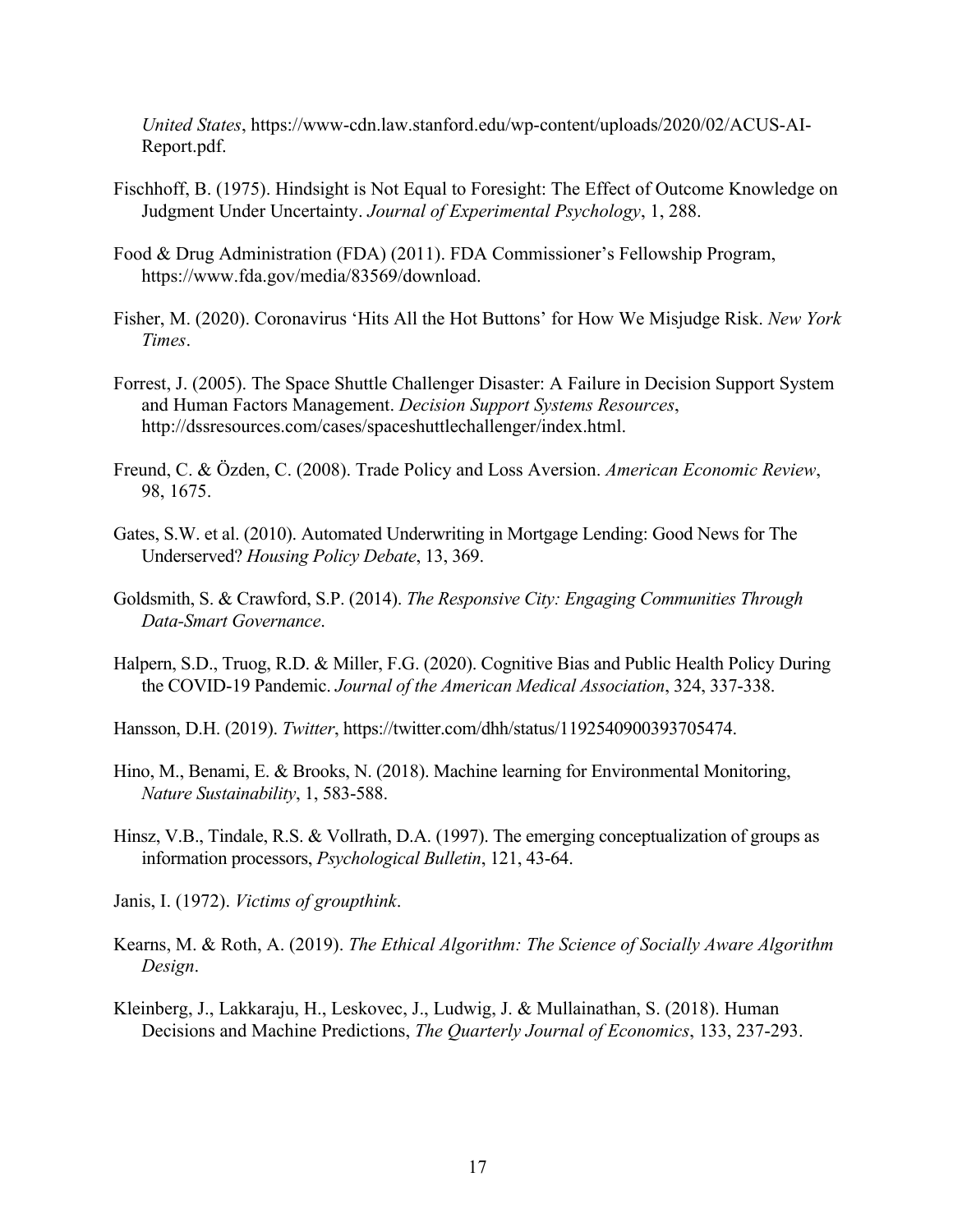- Kogan, N., & Wallach, M. A. (1967). Risky-shift phenomenon in small decision-making groups: A test of the information-exchange hypothesis. *Journal of Experimental Social Psychology*, 3, 75–84.
- Kremer, M., Moritz, B. & Siemsen, E. (2011). Demand Forecasting Behavior: System Neglect and Change Detection. *Management Science*, 57, 1827.
- Lai, A. (2021). Artificial Intelligence, LLC: Corporate Personhood as Tort Reform. *Michigan State Law Review*, 2021, 599.
- Latane, B., Williams, K. & Harkins, S. (1979). Many Hands Make Light the Work: The Causes and Consequences of Social Loafing. *Journal of Personality & Social Psychology*, 37, 822.
- Lewis, M. (2021). *The Premonition*.
- Light, P.C. (2014). A Cascade of Failures: Why Government Fails, and How to Stop It. *Center for Effective Public Management at Brookings*.
- Lord, C.G., Ross, L. & Lepper, M.R. (1979). Biased Assimilation and Attitude Polarization: The Effects of Prior Theories on Subsequently Considered Evidence. *Journal of Personality & Social Psychology*, 37, 2098.
- Mathews v. Eldridge, 424 U.S. 319 (1976).
- Mayson, S. (2019). Bias In, Bias Out. *Yale Law Journal*, 128(8), 2218.
- McKinsey Global Institute (2018). Applying AI for Social Good, https://www.mckinsey.com/~/media/mckinsey/featured%20insights/artificial%20intelligence /applying%20artificial%20intelligence%20for%20social%20good/mgi-applying-ai-forsocial-good-discussion-paper-dec-2018.ashx.
- Mullainathan, S. (2019). Biased Algorithms Are Easier to Fix Than Biased People. *New York Times*, Dec. 6.
- National Institute of Standards and Technology (NIST), Artificial Intelligence, https://csrc.nist.gov/Topics/technologies/artificial-intelligence.
- Neustadt, R.E. & May, E.R. (1986). *Thinking in Time: The Uses of History for Decision-Makers*.
- Noveck, B.S. (2015). *Smart Citizens, Smarter State: The Technologies of Expertise and the Future of Governing.*
- Nussle, J. & Orszag, P. (2015). *Moneyball for Government*.
- Nutt, P.C. (1999). Surprising But True: Half the Decisions in Organizations Fail, *The Academy of Management Executive (1993-2005)*, 13, 75-90.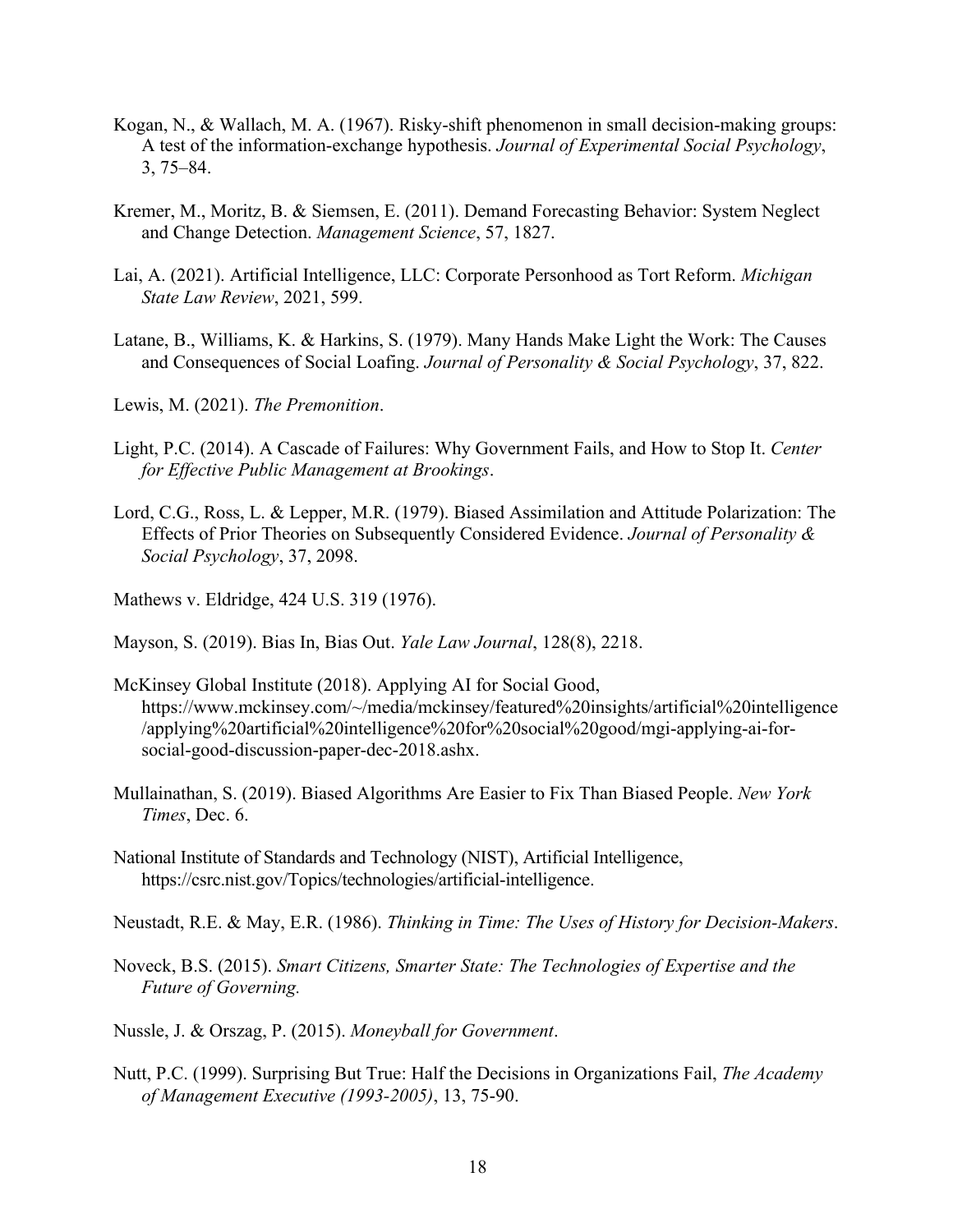- Obermeyer, Z., Powers, B., Vogeli, C. & Mullainathan, S. (2019). *Dissecting racial bais in an algorithm used to manage the health of populations*, *Science*, 366, 447.
- Olson, M. (1965). *The Logic of Collective Action: Public Goods and the Theory of Groups*.
- Panigrahi, B.K. et al. (2018). Nature Inspired Computing. *Advances in Intelligent Systems & Computing*, 652, 203.
- Pascalis, O. et al. (2005). Plasticity of Face Processing in Infancy. *Proceedings of the National Academy of Sciences*, 102, 5297.
- Peters, R. (2006). Aging and the Brain. *Postgraduate Medical Journal*. 82, 84.
- Pretorius, A. & Parry, D. (2016). Human Decision Making and Artificial Intelligence: A Comparison in the Domain of Sports Prediction. *Annual Conference of the South African Institute of Computer Scientists and Information Technologists*.
- Rehavi, M.M. & Starr, S.B. (2014). Racial Disparity in Federal Criminal Sentences, *Journal of Political Economy*, 122, 1320.
- Report of the Presidential Commission on the Space Shuttle Challenger Accident (1986), https://history.nasa.gov/rogersrep/v2appg.htm.
- Rigano, C. (2018). Using Artificial Intelligence to Address Criminal Justice Needs. *National Institute of Justice*.
- Schuck, P.H. (2014). *Why Government Fails So Often: And How It Can Do Better*.
- Selbst, A.D. & Barocas, S. (2018). The Intuitive Appeal of Explainable Machines, *Fordham Law Review* 87, 1085.
- Shrestha, Y. et al. (2019). Organizational Decision-Making Structures in the Age of Artificial Intelligence. *California Management Review*, 6, 66.
- State v. Loomis, 371 Wis.2d 235 (2016).
- Sunstein, C., Kahneman, D. & Sibony, O. (2021). *Noise*.
- TRAC (2011). Social Security Awards Depend More on Judge than Facts: Disparities Within SSA Disability Hearing Offices Grow (2011), https://trac.syr.edu/tracreports/ssa/254/.
- Tschandl, P. (2019). Comparison of The Accuracy of Human Readers Versus Machine-Learning Algorithms for Pigmented Skin Lesion Classification: An Open, Web-Based, International, Diagnostic Study. *The Lancet Oncology*, 20, 938.

Tversky, A. & Kahneman, D. (1974). Judgment Under Uncertainty. *Science*, 185, 1124.